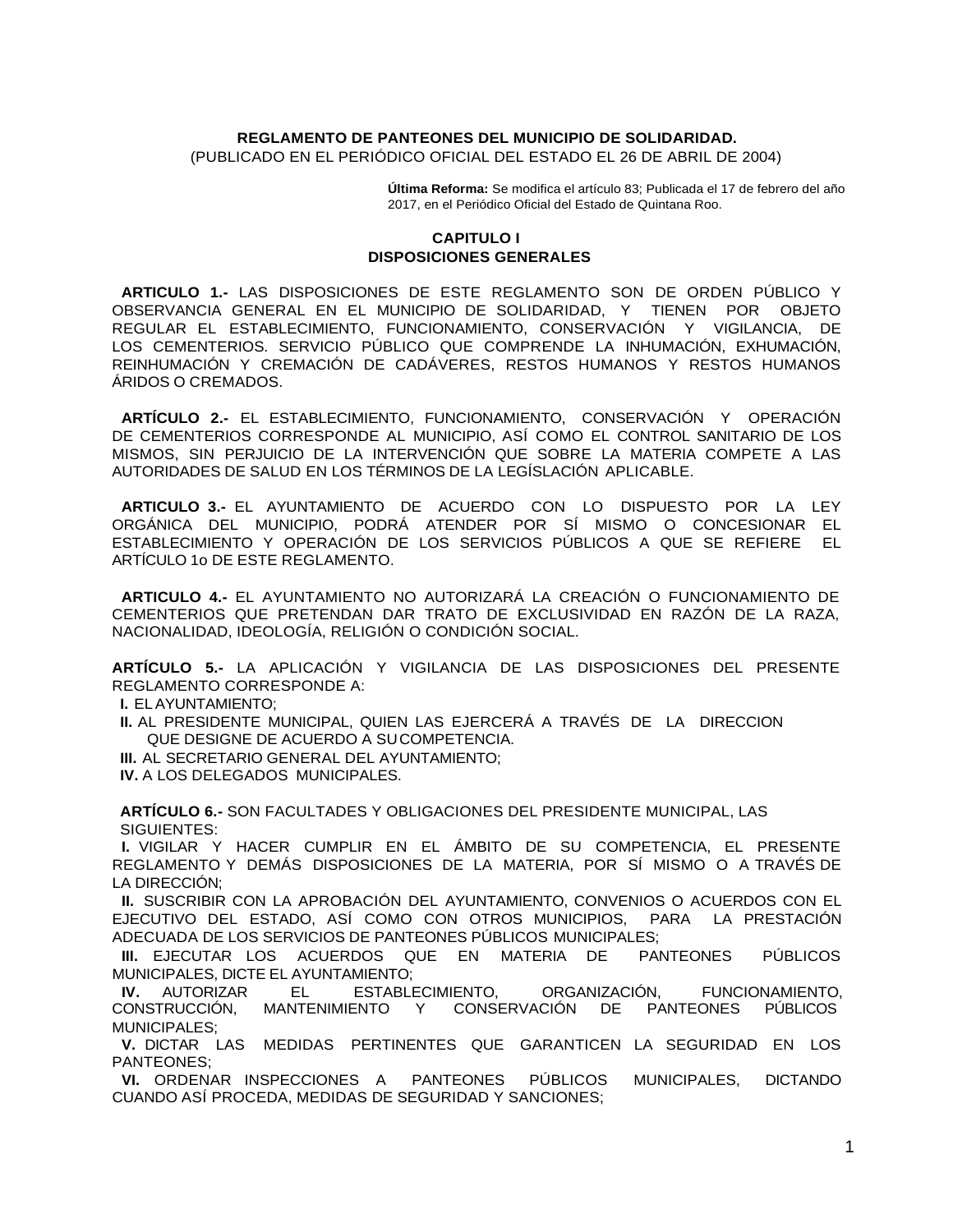**VII.** APLICAR LAS SANCIONES PECUNIARIAS Y ADMINISTRATIVAS QUE SE GENEREN POR INOBSERVANCIA DEL PRESENTE REGLAMENTO; Y,

**VIII.** LAS DEMÁS QUE SEÑALE ESTE REGLAMENTO Y DEMÁS DISPOSICIONES LEGALES DE LA MATERIA.

**ARTICULO 7.-** SON ATRIBUCIONES DEL SECRETARIO GENERAL DEL H. AYUNTAMIENTO LAS SIGUIENTES;

**I.** VIGILAR A TRAVÉS DE LA TESORERÍA MUNICIPAL QUE LOS CONCESIONARIOS DE LOS PANTEONES, ESTEN AL CORRIENTE EN EL PAGO DE SUS ATRIBUCIONES A QUE ESTAN OBLIGADOS DE CONFORMIDAD CON LO DISPUESTO POR LA LEGISLACIÓN FISCAL VIGENTE;

**II.** SUPERVISAR Y TRABAJAR EN COORDINACION CON LA DIRECCION, LOS PANTEONES PÚBLICOS MUNICIPALES PARA SU MEJOR FUNCIONAMIENTO;

**III.** INFORMAR AL C. PRESIDENTE MUNICIPAL Y AL AYUNTAMIENTO DE LOS PROGRAMAS QUE SE RELACIONAN CON LOS PANTEONES PÚBLICOS MUNICIPALES.

**IV.** PROPONER AL AYUNTAMIENTO LA RESCISIÓN DE LOS CONTRATOS DE CONCESIONES CUANDO ASÍ LO CONSIDERE DEBIDAMENTE FUNDAMENTADOS; Y

**V.** LAS DEMÁS FACULTADES Y OBLIGACIONES QUE SEÑALE ESTE REGLAMENTO Y DEMAS DISPOSICIONES DE LA MATERIA.

**ARTÍCULO 8.-** A LA DIRECCIÓN, LE CORRESPONDE:

**I.** SUPERVISAR LA ADMINISTRACIÓN DE LOS PANTEONES PÚBLICOS MUNICIPALES;

**II.** PROPONER Y LLEVAR A CABO LAS MEDIDAS TENDIENTES A EFICIENTAR LA PRESTACIÓN DEL SERVICIO DE LOS PANTEONES PÚBLICOS MUNICIPALES;

**III.** INFORMAR A LAS INSTANCIAS CORRESPONDIENTES PARA IMPLEMENTAR LAS MEDIDAS NECESARIAS QUE PROCEDAN;

**IV.** EJECUTAR LAS SANCIONES ADMINISTRATIVAS PREVISTAS EN ESTE REGLAMENTO PREVIO ACUERDO DEL PRESIDENTE;

**V.** VIGILAR EL CUMPLIMIENTO DE LAS DISPOSICIONES LEGALES VIGENTES EN LA MATERIA;

**VI.** AUTORIZAR LOS TRASPASOS, REGULARIZACIONES, INHUMACIONES Y CONSTRUCCIONES EN CADA UNO DE LOS LOTES DE LOS PANTEONES MUNICIPALES, SIEMPRE Y CUANDO LOS TITULARES DE LOS DERECHOS DE PROPIEDAD ACREDITEN ESE CARÁCTER;

**VII.** INTERVENIR CONJUNTAMENTE CON LA DEPENDENCIA MUNICIPAL, ENCARGADA DEL DESARROLLO URBANO, EN LOS PROYECTOS DE CONSTRUCCIÓN DE LOS LOTES EN LOS PANTEONES PÚBLICOS MUNICIPALES;

**VIII.** NOMBRAR INSPECTORES DE PANTEONES, CON LA AUTORIZACIÓN DEL

AYUNTAMIENTO;<br>IX. EMITIR LAS **IX.** EMITIR LAS ÓRDENES DE PAGO, PARA QUE A TRAVÉS DE LA TESORERÍA MUNICIPAL SE RECAUDEN LOS INGRESOS POR LA EXPEDICIÓN DE AUTORIZACIONES, CONCESIONES PARA LA PRES TACIÓN DE LOS SERVICIOS DE PANTEONES PÚBLICOS MUNICIPALES;

**X.** EMITIR LAS ÓRDENES DE PAGO, PARA QUE A TRAVÉS DE LA TESORERÍA MUNICIPAL SE RECAUDEN LOS INGRESOS POR LA APLICACIÓN DE SANCIONES PECUNIARIAS PREVISTAS EN ESTE REGLAMENTO;

**ARTÍCULO 9.-** PARA LOS EFECTOS DE ESTE REGLAMENTO SE ENTENDERÁ POR:

**I.** CEMENTERIO O PANTEÓN; LUGAR DESTINADO, A RECIBIR Y ALOJAR LOS CADÁVERES, RESTOS HUMANOS Y RESTOS HUMANOS ÁRIDOS O CREMADOS.

**II.** CEMENTERIO HORIZONTAL: LUGAR DONDE LOS CADÁVERES, RESTOS HUMANOS ÁRIDOS O CREMADOS, SE DEPOSITAN BAJO TIERRA.

**III.** CEMENTERIO VERTICAL: LA EDIFICACIÓN CONSTITUIDA POR UNO O MÁS EDIFICIOS CON GAVETAS SUPERPUESTAS E INSTALACIONES PARA EL DEPÓSITO DE CADÁVERES, RESTOS HUMANOS Y RESTOS HUMANOS ÁRIDOS O CREMADOS.

**IV.** COLUMBARIO: LA ESTRUCTURA CONSTITUIDA POR CONJUNTO DE NICHOS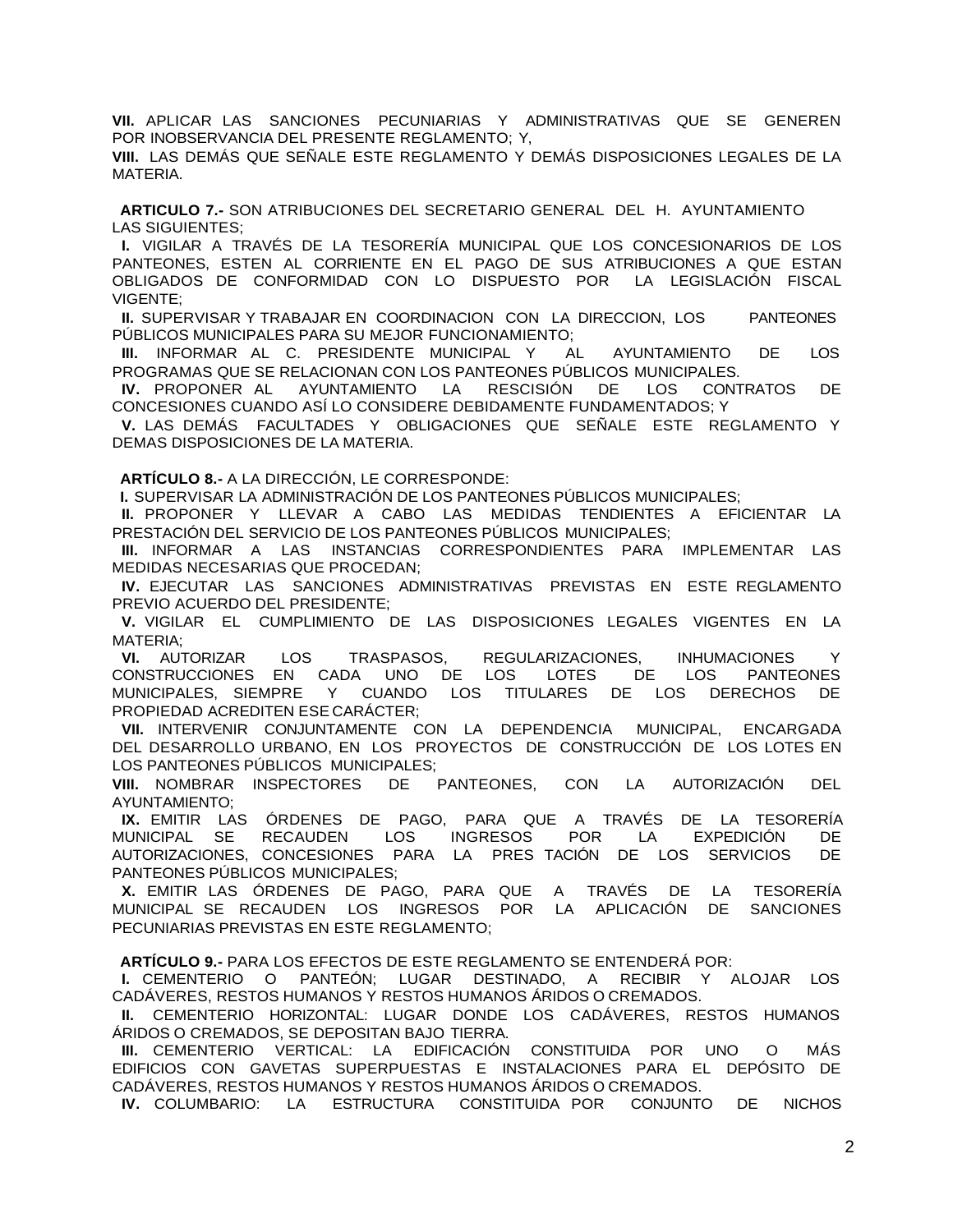DESTINADOS AL DEPÓSITO DE RESTOS HUMANOS Y RESTOS HUMANOS ARIDOS O CREMADOS.

**V.** CREMACIÓN: EL PROCESO DE INCINERACIÓN DE UN CADÁVER, RESTOS HUMANOS DE RESTOS HUMANOS ÁRIDOS.

**VI.** FOSA O TUMBA: LA EXCAVACIÓN EN EL TERRENO DE UN CE MENTERIO HORIZONTAL DESTINADA A LA INHUMACIÓN DE CADÁVERES.

**VII.** FOSA COMÚN: EL LUGAR DESTINADO PARA LA INHUMACIÓN DE CADÁVERES Y RESTOS HUMANOS NO IDENTIFICADOS.

**VIII.** GAVETA: EL ESPACIO CONSTRUIDO DENTRO DE CRIPTA O CEMENTERIO VERTICAL, DESTINADO AL DEPÓSITO DE CADÁVERES.

**IX.** CRIPTA: LA ESTRUCTURA CONSTRUIDA BAJO EL NIVEL DEL SUELO CON GAVETAS O NICHOS DESTINADOS AL DEPÓSITO DE CADÁVERES, DE RESTOS HUMANOS Y DE RESTOS HUMANOS ÁRIDOS O CREMADOS.

**X.** NICHO: EL ESPACIO DESTINADO AL DEPÓSITO DE RESTOS HUMANOS ÁRIDOS O CREMADOS.

**XI.** OSARIO: EL LUGAR ESPECIALMENTE DESTINADO PARA EL DEPÓSITO DE RESTOS HUMANOS ÁRIDOS.

**XII.** RESTOS HUMANOS ÁRIDOS: LA OSAMENTA REMANENTE DE UN CADÁVER, COMO RESULTADO DEL PROCESO NATURAL DE DESCOMPOSICIÓN.

**ARTICULO 10.-** LOS PANTEONES OFICIALES QUE ACTUALMENTE EXISTEN EN LAS POBLACIONES DEL MUNICIPIO DE SOLIDARIDAD Y LOS QUE EN LO S UCESIVO SE ESTABLEZCAN, ESTARÁN A CARGO Y BAJO LA ADMINISTRACIÓN DEL AYUNTAMIENTO, QUIEN VIGILARÁ QUE SE REÚNAN LAS CONDICIONES QUE DETERMINA EL PRESENTE REGLAMENTO.

**ARTÍCULO 11.-** LOS CEMENTERIOS EN SOLIDARIDAD SE CLASIFICARAN EN:

**I.** CEMENTERIOS OFICIALES, PROPIEDAD DEL MUNICIPIO SOLIDARIDAD, EL QUE LOS OPERARÁ Y CONTROLARÁ, A TRAVÉS DE LA UNIDAD ADMINISTRATIVA QUE DESIGNE EL PRESIDENTE MUNICIPAL; Y

**II.** CEMENTERIOS CONCESIONADOS, ADMINISTRADOS POR PERSONAS FISICAS O MORALES DE NACIONALIDAD MEXICANA, DE ACUERDO CON LAS BASES ESTABLECIDAS EN LA CONCESIÓN Y LAS DISPOSICIONES DE ESTE REGLAMENTO.

### **CAPITULO SEGUNDO DEL ESTABLECIMIENTO DE PANTEONES**

**ARTICULO 12.-** PARA AUTORIZAR EL ESTABLECIMIENTO Y OPERACIÓN DE UN CEMENTERIO, LA DEPENDENCIA MUNICIPAL DESIGNADA AL EFECTO DEBERÁ REQUERIR PREVIAMENTE OPINIÓN DE LAS SIGUIENTES UNIDADES ADMINISTRATIVAS DEL MUNICIPIO:

**I.** DIRECCIÓN GENERAL DE DESARROLLO URBANO;

**II.** DIRECCIÓN GENERAL DE ECOLOGÍA, Y

**III.** COMISIÓN MUNICIPAL DE TRANSPORTE Y VIALIDAD. EN TODOS LOS CAS OS DEBERÁ RECABARSE PREVIA AUTORIZACIÓN DE LA AUTORIDAD SANITARIA RESPECTIVA.

**ARTICULO 13.-** SOLO SE PODRÁN ESTABLECER CEMENTERIOS EN LAS ZONAS QUE AL EFECTO DETERMINE LA DIRECCIÓN DE DESARROLLO URBANO MUNICIPAL Y EL PRESENTE REGLAMENTO.

**ARTICULO 14.-** LOS PREDIOS QUE OCUPAN LOS CEMENTERIOS TENDRAN PLANO, NOMENCLATURA Y SE ESTABLECERÁ UN EJEMPLAR COLOCADO EN LUGAR VISIBLE AL PUBLICO Y DEBERAN ESTAR DEFINIDOS POR LOS ALINEAMIENTOS QUE FIJE LA SECRETARIADE DESARROLLO URBANO Y ECOLOGÍA MUNICIPAL O SIMILAR.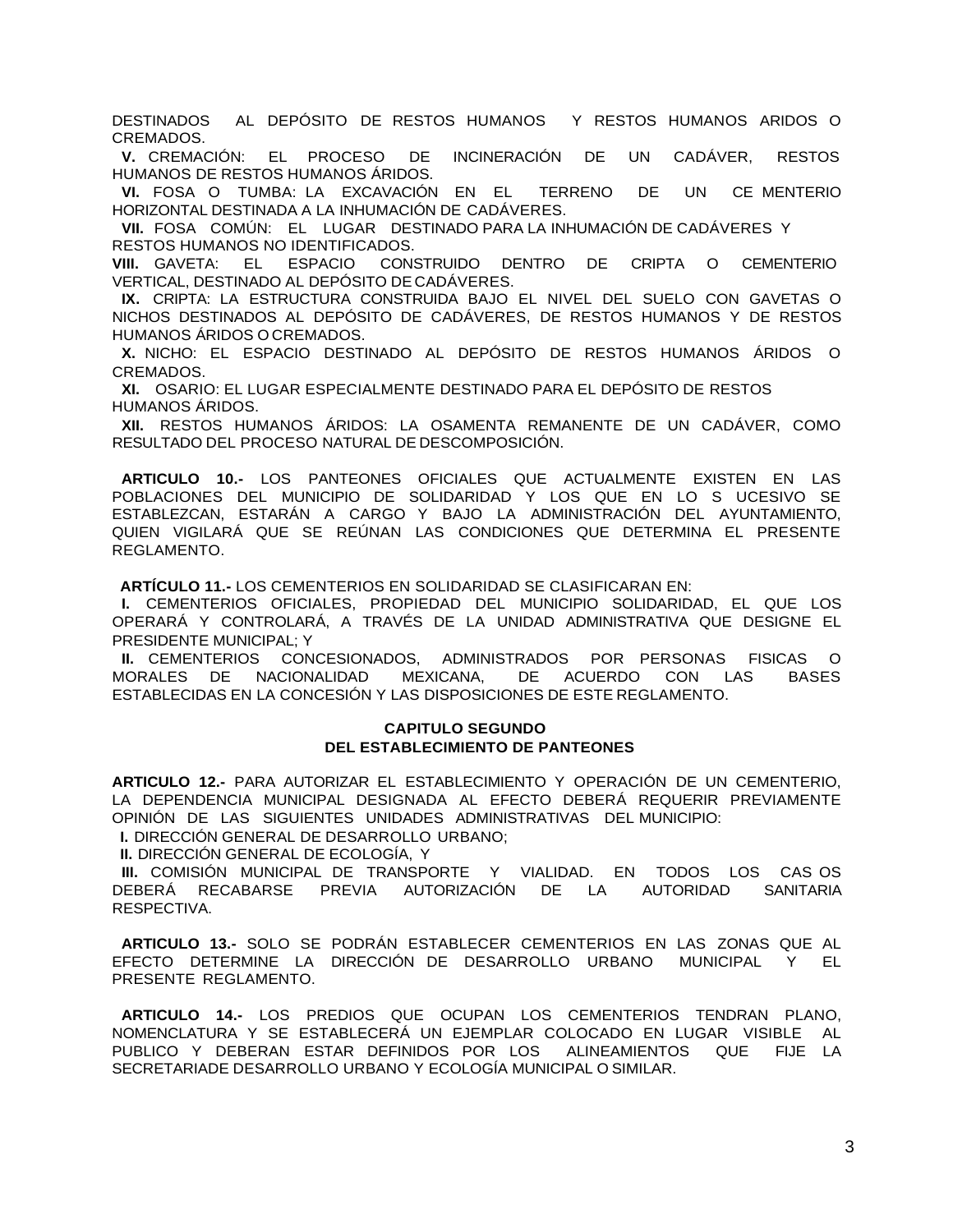**ARTÍCULO 15.-** PARA REALIZAR ALGUNA OBRA DENTRO DE UN CEMENTERIO SE REQUERIRÁ:

**I.** ACREDITAR LA TITULARIDAD DE LOS DERECHOS SOBRE EL LOTE RESPECTIVO, CON EL RECIBO OFICIAL CORRESPONDIENTE;

**II.** CUBRIR EL PAGO DE LOS DERECHOS CORRESPONDIENTES;

**III.** CONTAR CON EL PERMISO DE CONSTRUCCIÓN CORRESPONDIENTE, OTORGADO POR LA ADMINISTRACIÓN DEL CEMENTERIO DE QUE SE TRATE;

**IV.** CUANDO ASÍ SE REQUIERA, TENER LOS PLANOS DE LA OBRA DEBIDAMENTE AUTORIZADOS POR LA OFICINA DE PANTEONES COMPETENTE;

**V.** LA AUTORIZACIÓN DE LA AUTORIDAD SANITARIA CORRESPONDIENTE, CUANDO ESTA SEA NECESARIA, Y

**VI.** LA AUTORIZACIÓN DE LA DIRECCIÓN GENERAL DE DESARROLLO URBANO MUNICIPAL.

**ARTICULO 16.-** CUANDO NO SE CUMPLIERAN LOS REQUISITOS QUE MENCIONA EL ARTÍCULO PRECEDENTE O SE INCURRA EN VIOLACIONES AL PRESENTE REGLAMENTO O SE PROVOCAREN DAÑOS A TERCEROS, EL ADMINISTRADOR DEL PANTEÓN PODRÁ SUSPENDER LA OBRA INFORMANDO DE ELLO A LA DEPENDENCIA DESIGNADA, QUIEN DETERMINARÁ LOCONDUCENTE.

**ARTICULO 17.-** SI AL REALIZARSE ALGUNA OBRA, DOLOSAMENTE SE AFECTA EL O LOS LOTES VECINOS, CALLES O PASILLOS, EL RESPONSABLE DEBERA RESARCIR EL DAÑO CAUSADO A SATISFACCIÓN DEL AFECTADO, PREVIO PROCEDIMIENTO QUE SE SIGA AL RESPECTO PARA EL CASO DE REBELDIA EL ADMINISTRADOR DEL PANTEÓN CON CARGO AL RESPONSABLE MANDARA QUE LOS LOTES RECUPEREN SUS CARACTERISTICAS ORIGINALES.

PARA EFECTOS DE LO ANTERIOR, LA PERSONA PRESUNTAMENTE RESPONSABLE DEBERA SER NOTIFICADA PERSONALMENTE POR MEDIO DE UN TERCERO, CON TESTIGOS QUE ASÍ LO VERIFIQUEN, DE LOS DAÑOS QUE SE LE IMPUTEN PARA QUE, EN UN LAPSO NO MAYOR DE TRES DÍAS NATURALES MANIFIESTE LO QUE A SU DERECHO CONVENGA; CASÓ CONTRARIO SE INICIARA EL PROCEDIMIENTO ADMINISTRATIV O CORRESPONDIENTE, PARA DETERMINAR LA RESPONSABILIDAD EN QUE HUBIERE INCURRIDO, APLICANDO LA SANCIÓN QUE CONFORME A DERECHOCORRESPONDA.

**ARTICULO 18.-** LA OFICINA DE PANTEONES DEL MUNICIPIO, FIJARÁ LAS ESPECÍFICACIONES GENERALES DE LOS DISTINTOS TIPOS DE FOSAS, CRIPTAS Y NICHOS QUE HUBIEREN DE CONSTRUIRSE EN CADA CEMENTERIO, INDICANDO LA PROFUNDIDAD MÁXIMA QUE PUEDA EXCAVARSE Y LOS PROCEDIMIENTOS DE CONSTRUCCIÓN.

EN NINGÚN CASO LAS DIMENSIONES DE LAS FOSAS PODRÁN SER INFERIORES A LAS SIGUIENTES:

**I.** PARA FÉRETROS ESPECIALES DE ADULTOS Y EMPLEANDO ENCORTINADOS DE TABIQUE DE 14 CENTÍMETROS DE ESPESOR, SERÁN DE 2.50 METROS DE LARGO POR 1.10 METROS DE ANCHO, POR 1.50 METROS DE PROFUNDIDAD, CONTADA ESTA DESDE EL NIVEL DE LA CALLE O ANDADOR ADYACENTE, CON UNA SEPARACIÓN DE 60 CENTÍMETROS ENTRE CADA FOSA;

**II.** PARA FÉRETROS DE TAMAÑO NORMAL DE ADULTO SE EMPLEARÁN ENCORTINADOS DE TABIQUE DE 14 CENTÍMETROS DE ESPESOR A LO LARGO Y 7 CENTÍMETROS A LO ANCHO O PAREDES DE CONCRETO DE 8 A 10 CENTÍMETROS DE ANCHO;

**III.** LAS FOSAS SERÁN DE 2.25 METROS DE LARGO POR 1.00 METRO DE ANCHO POR 1.50 METROS DE PROFUNDIDAD, CONTADA ESTE EN NIVEL Y EN LA CALLE O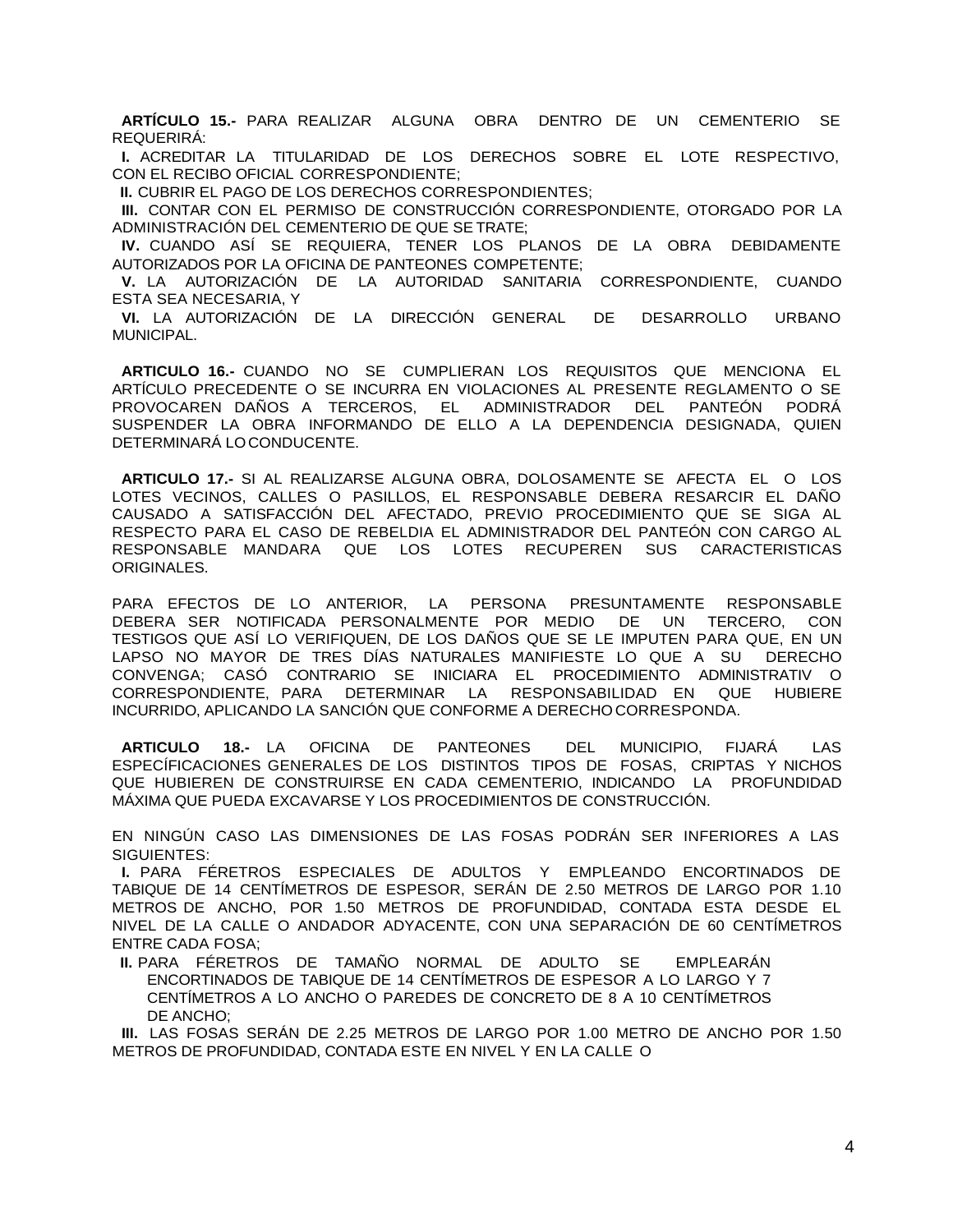ANDADOR. ADYACENTE, CON UNA SEPARACIÓN DE 60 CENTÍMETROS ENTRE CADA FOSA;

**IV.** PARA FÉRETROS DE NIÑO EMPLEANDO ENCORTINADOS DE TABIQUE DE 14 CENTÍMETROS DE ESPESOR, SERÁN DE 1.25 METROS DE LARGO POR 0.80 CENTÍMETROS DE ANCHO POR 1.30 METROS DE PROFUNDIDAD, CONTADA ESTA DESDE EL NIVEL DE CALLE O ANDADOR ADYACENTE CON UNA SEPARACIÓN DE 60 CENTÍMETROS DE CADA FOSA, Y

**V.** PARA FÉRETRO DE NIÑO EMPLEANDO TALUDES DE TIERRA, SERÁN DE 1.00 METRO DE LARGO POR 0.70 CENTÍMETROS DE ANCHO POR 1.30 METROS DE PROFUNDIDAD CONTADA ESTA DESDE EL NIVEL DE LA CALLE O ANDADOR ADYACENTE, CON UNA SEPARACIÓN DE 60CENTÍMETROS ENTRE CADA FOSA.

**ARTÍCULO 19.-** LAS PLACAS, LÁPIDAS O MAUSOLEOS QUE SE COLOQUEN EN LOS CEMENTERIOS CIVILES, QUEDARÁN SUJETOS A ESPECIFICACIONES TÉCNICAS QUE SEÑALE EL MUNICIPIO POR CONDUCTO DE LA DEPENDENCIA DESIGNADA AL EFECTO, DE ACUERDO CON LAS SIGUIENTES REGLAS:

**I.** EN LOS CEMENTERIOS DE NUEVA CREACIÓN Y EN LOS QUE DETERMINE EL MUNICIPIO, SÓLO SE PERMITIRÁ UN SEÑALAMIENTO DE PLACA HORIZONTAL 90 X 60 CENTÍMETROS PARA ADULTO Y DE 60 X 40 CENTÍMETROS PARA NIÑO, Y SI SE DESEA CON UNA JARDINERA EMPOTRADA EN EL ANGULO INFERIOR DERECHO;

**II.** EN LAS FOSAS PARA ADULTO BAJO EL RÉGIMEN DE TEMPORALIDAD MAXIMA, SOLO SE PERMITIRÁ UN SEÑALAMIENTO DE GUARNICIÓN DE 2.00 METROS POR 1:00 METRO Y CON ALTURA MÁXIMA DE 0.30 CENTÍMETROS, SIEMPRE Y CUANDO LAS CONDICIONES DEL TERRENO LO PERMITAN, SUSTENTADO POR UNA PLANTILLA DE 2.40 METROS POR 1.40 METROS.

**III.** EN LAS FOSAS PARA NIÑO BAJO EL RÉGIMEN DE TEMPORALIDAD MÁXIMA, SOLO SE PERMITIRÁ UN SEÑALAMIENTO DE 1.35 METROS POR 0.90 CENTÍMETROS Y CON LA ALTURA MÁXIMA DE 0.30 CENTÍMETROS, Y

**IV.** EN LAS FOSAS BAJO EL RÉGIMEN DE TEMPORALIDAD MÍNIMA SOLO SE PERMITIRÁ LA COLOCACIÓN DE UN SEÑALAMIENTO DE PLACA HORIZONTAL O DE UN SEÑALAMIENTO DE GUARNICIÓN.

**V.** LA DISTANCIA ENTRE FOSA Y FOSA LATERALMENTE DEBERÁ TENER UN PASILLO COMO MÍNIMO DE 60 CM;

**VI.** LA DISTANCIA ENTRE FOSA Y FOSA (PIES A CABEZA) SE DENOMINARÁ CALLE Y

TENDRÁ UNA DISTANCIA DE 2.50 METROS; Y,

**VII.** POR CADA 6 FOSAS COMO MÁXIMO A LO LARGO DEBERÁN EXISTIR CALLES DE CIRCULACIÓN DE UN MÍNIMO DE 2.50 MTS.

**ARTICULO 20.-** SI SE COLOCARE UN SEÑALAMIENTO EN UNA FOSA SIN EL PERMISO CORRESPONDIENTE O NO ESTUVIERE ACORDE CON LOS MODELOS ENUNCIADOS EN EL ARTÍCULO ANTERIOR SERÁ REMOVIDO OYENDO PREVIAMENTE AL INTERESADO SIN RESPONSABILIDAD PARA LA ADMINISTRACIÓN DEL CEMENTERIO DE QUE SE TRATE O DE LA OFICINA MUNICIPAL DE PANTEONES.

**ARTICULO 21.-** LOS CEMENTERIOS DEBERÁN CONTAR CON ÁREAS VERDES DE USO COMÚN, OSARIOS Y ZONAS DESTINADAS A FORESTACIÓN, LAS ESPECIES DE ÁRBOLES QUE SE PLANTEN SERÁN DE AQUELLOS CUYA RAÍZ NO SE EXTIENDA HORIZONTALMENTE POR EL SUBSUELO Y SE UBICARÁ EN EL PERÍMETRO DE LOS LOTES, ZONAS O CUARTELES Y EN LAS LÍNEAS DE CRIPTAS Y FOSAS, EL ARREGLO DE LOS JARDINES Y LA PLANTACIÓN DE ÁRBOLES, ARBUSTOS Y PLANTAS FLORALES AÚN EN LAS TUMBAS, MONUMENTOS Y MAUSOLEOS, SE SUJETARÁ AL PROYECTO GENERAL APROBADO Y ESTABLECIDO, POR EL AYUNTAMIENTO.

**ARTÍCULO 22.-** EN LOS CEMENTERIOS EN QUE SE CONSTRUYAN HORNOS CREMATORIOS, SE INSTALARÁN DE ACUERDO CON LAS ESPECIFICACIONES QUE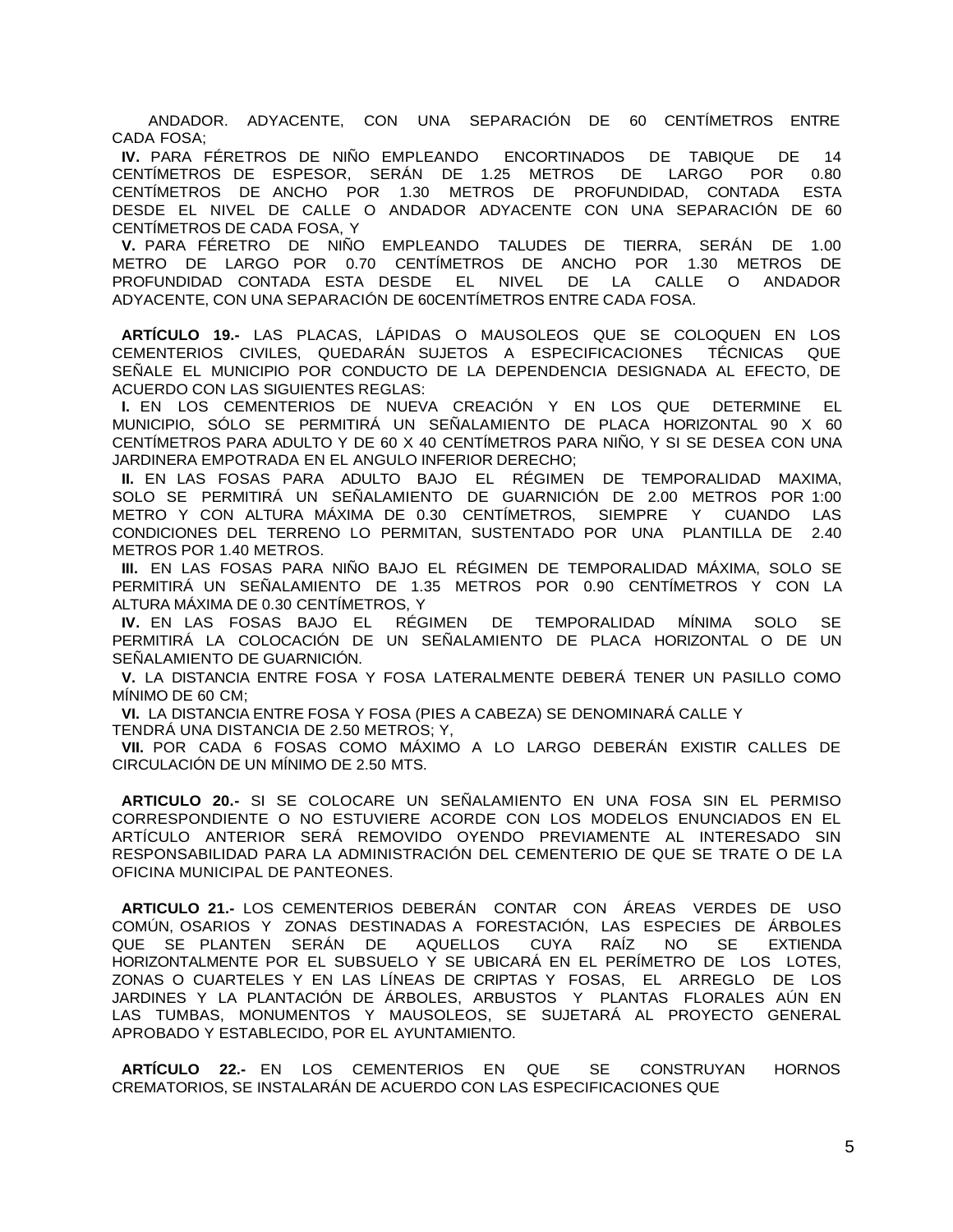APRUEBE EL AYUNTAMIENTO Y LA AUTORIDAD SANITARIA RESPECTIVA, QUIENES DICTARÁN LAS CONDICIONES PARA SU OPERACIÓN.

**ARTÍCULO 23.-** LOS DEPÓSITOS DE RESTOS ÁRIDOS O CENIZAS QUE REALICEN EN TEMPLOS O SUS ANEXOS DEBERÁN SUJETARSE A LAS DISPOSICIONES DE LA LEY GENERAL DE BIENES NACIONALES, SUS REGLAMENTOS Y DEMÁS ORDENAMIENTOS APLICABLES.

#### **CAPITULO III DE LOS CEMENTERIOS VERTICALES**

**ARTICULO 24.-** A LOS CEMENTERIOS VERTICALES LES SERÁN APLICABLES EN LO CONDUCENTE LAS DISPOSICIONES QUE EN MATERIA DE CONSTRUCCIÓN DE EDIFICIOS ESTABLEZCA LA LEY Y EL REGLAMENTO DE CONSTRUCCIÓN DEL MUNICIPIO Y LA AUTORIDAD SANITARIA CORRESPONDIENTE.

**ARTÍCULO 25.-** LAS GAVETAS DEBERAN TENER COMO DIMENSIONES MÍNIMAS INTERIORES 2.30 POR 0.90 POR 0.80 METROS DE LA ALTURA Y SU CONSTRUCCIÓN SE SUJETARÁ A LAS SIGUIENTES REGLAS:

**I.** LAS GAVETAS DEBERÁN ESTAR IMPERMEABILIZADAS EN SU INTERIOR Y EN LOS MUROS COLINDANTES CON LAS FACHADAS Y PASILLOS DE CIRCULACIÓN DE ACUERDO CON LO QUE DETERMINE LA AUTORIDAD SANITARIA CORRESPONDIENTE;

**II.** EN TODOS LOS CASOS, LAS LOZAS DEBERÁN ESTAR A UN MISMO NIVEL POR LA CARA SUPERIOR Y EN LA PARTE INFERIOR TENDRÁN UN DESNIVEL HACÍA EL FONDO, CON EL OBJETO DE QUE LOS LÍQUIDOS QUE PUDIERAN ESCURRIR SE CANALICEN POR EL DRENAJE QUE AL EFECTO DEBE CONSTRUIRSE HACIA EL SUBSUELO, EN DONDE HABRÁ UNA FOSA SÉPTICA QUE LOS RECIBA, DE ACUERDO CON LAS ESPECIFICACIONES QUE DETERMINE LA AUTORIDAD SANITARIA;

**III.** LAS GAVETAS QUE SEAN CONSTRUIDAS CON ELEMENTOS COLADOS EN EL LUGAR O PRECONSTRUIDAS, DEBERÁN SUJETARSE A LAS ESPECIFICACIONES QUE SEÑALE LA AUTORIDAD ESTATAL COMPETENTE; Y,

**IV.** LOS NICHOS PARA RESTOS ÁRIDOS O CREMADOS, TENDRÁN COMO DIMENSIONES MÍNIMAS 0.50 POR LADO, POR 0. 50 METROS DE PROFUNDIDAD Y DEBERÁN CONSTRUIRSE DE ACUERDO CON LAS ESPECIFICACIONES QUE DETERMINE LA DIRECCIÓN.

**ARTICULO 26.-** EN LA CONSTRUCCIÓN DE FOSAS Y GAVETAS SE OBSERVARÁ UN ORDEN Y, NUMERACIÓN PROGRESIVA, EMPLEANDO MATERIAL DE PRIMERA CALIDAD Y APEGÁNDOSE ESTRICTAMENTE A LAS NORMAS DE CONSTRUCCIÓN, A FIN DE QUE SE GARANTICE SU SOLIDEZ.

**ARTICULO 27.-** EN LAS FOSAS SE INSTALARÁN EXCLUSIVAMENTE CON MOTIVOS ORNAMENTALES UNA LÁPIDA O UN SÍMBOLO RELIGIOSO CONTENIENDO LOS NOMBRES *Y*  FECHAS GRABADAS, CORRESPONDIENTES AL NACIMIENTO Y DECESO DE CADA PERSONA INHUMADA. EN LA COLOCACIÓN DE LAS PLACAS O LÁPIDAS SÓLO SE PERMITIRÁ UN SEÑALAMIENTO DE PLACA HORIZONTAL DE 0.90 POR 0.60 METROS COMO MÁXIMO.

**ARTÍCULO 28.-** SE PODRÁN CONSTRUIR CEMENTERIOS VERTICALES DENTRO DE LOS HORIZONTALES, PREVIA OPINIÓN DE LA AUTORIDAD SANITARIA Y CON AUTORIZACIÓN DE LA DEPENDENCIA MUNICIPAL ENCARGADA DE LOS PANTEONES.

A LOS CEMENTERIOS VERTICALES LES SERÁN APLICABLES EN LO CONDUCENTE, LAS DISPOSICIONES QUE EN MATERIA DE CONSTRUCCIÓN DE EDIFICIOS ESTABLEZCA EL REGLAMENTO DE CONSTRUCCIONES DEL MUNICIPIO Y LA AUTORIDAD SANITARIA CORRESPONDIENTE.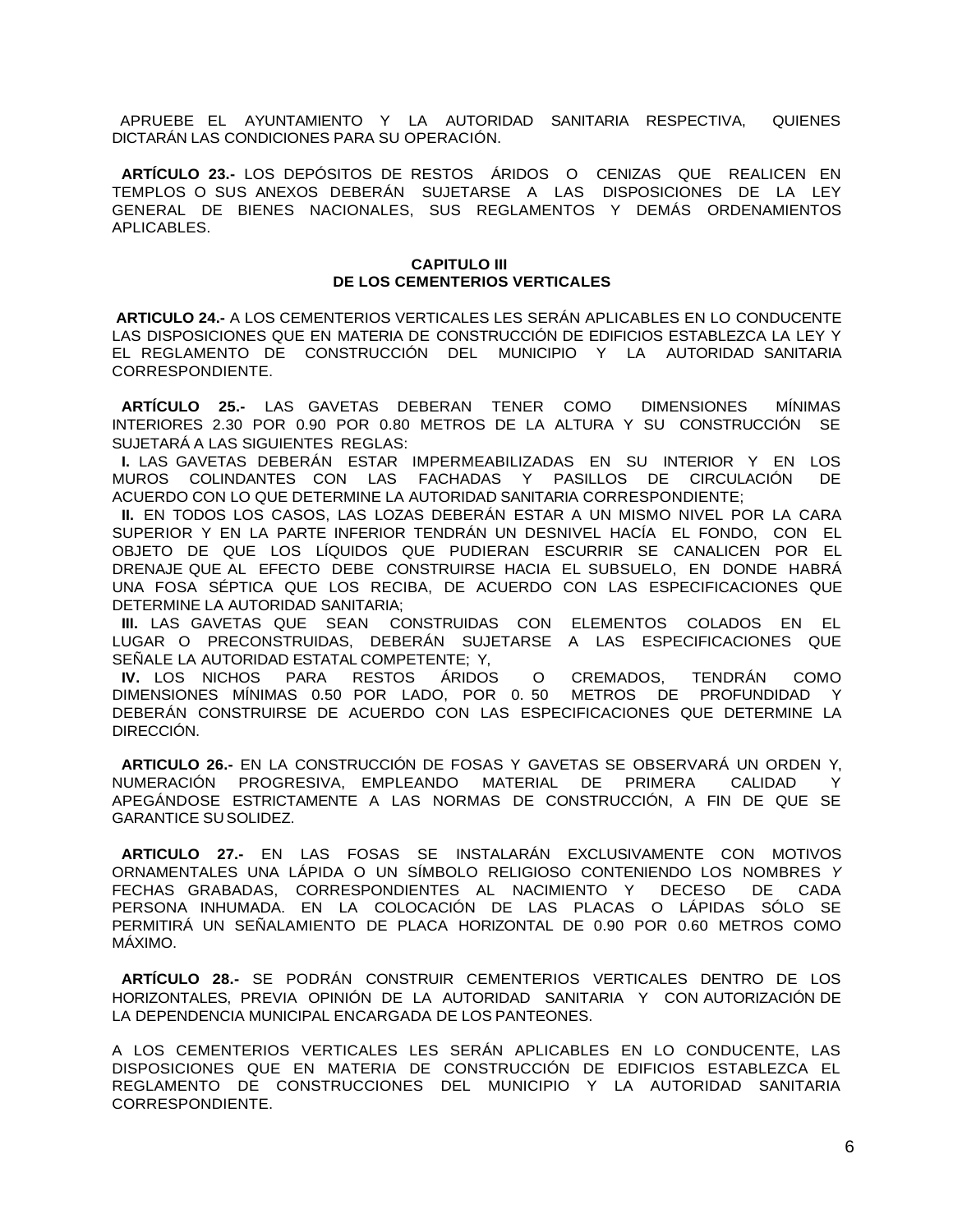# **CAPITULO IV DE LAS CONCESIONES**

**ARTÍCULO 29.-** LAS CONCESIONES QUE EN SU CASO OTORGUE EL AYUNTAMIENTO PARA LA PRESTACIÓN DEL SERVICIO PÚBLICO DE CEMENTERIOS, CUANDO SE JUSTIFIQUE, SE OTORGARÁN POR UN PLAZO MÁXIMO DE VEINTE AÑOS, PRORROGABLE A JUICIO DEL PROPIO AYUNTAMIENTO Y EN LOS TÉRMINOS QUE SEÑALA LA LEY ORGÁNICA MUNICIPAL DEL ESTADO.

**ARTÍCULO 30.-** A LA SOLICITUD PRESENTADA ANTE LA DEPENDENCIA MUNICIPAL A CARGO DE LOS PANTEONES, PARA OBTENER LA CONCESIÓN DE UN CEMENTERIO, DEBERÁN ACOMPAÑARSE LOS SIGUIENTES DOCUMENTOS:

**I.** EL ACTA DE NACIMIENTO DEL INTERESADO O TESTIMONIO DE LA ESCRITURA CONSTITUTIVA DE LA SOCIEDAD CREADA CONFORME A LAS LEYES MEXICANAS, SEGÚN EL CASO;

**II.** LOS DOCUMENTOS QUE ACREDITEN ÉL DERECHO DE PROPIEDAD SOBRE EL PREDIO QUE DEBERÁ OCUPAR EL NUEVO CEMENTERIO, Y EL CERTIFICADO DE VIGENCIA DÉ LA INSCRIPCIÓN EN EL REGISTRO PÚBLICO DE LAPROPIEDAD;

**III.** EL PROYECTO ARQUITECTÓNICO Y DE CONSTRUCCIÓN DEL CEMENTERIO SERA APROBADO POR LA AUTORIDAD SANITARIA;

**IV.** EL ESTUDIO ECONÓMICO Y EL ANTEPROYECTO DE TARIFA PARA EL COBRO DE

CADA UNO DE LOS SERVICIOS QUE SE PRESTARÁN EN EL NUEVO CEMENTERIO;

**V.** EL ANTEPROYECTO DE REGLAMENTO INTERIOR DEL CEMENTERIO;

**VI.** EL ANTEPROYECTO DEL CONTRATO PARA LA TRANSMISIÓN DE LOS DERECHOS DE USO AL PÚBLICO SOBRE FOSAS, GAVETAS, CRIPTAS O NICHOS DEL CEMENTERIO;

**VII.** MEMORIA TÉCNICA DEL PROYECTO ARQUITECTÓNICO CONSTRUCTIVO Y DE DETALLES DEBIDAMENTE APROBADA POR LA DIRECCIÓN GENERAL DE DESARROLLO URBANO MUNICIPAL, Y

**VIII.** OPINIÓN DE LA AUTORIDAD SANITARIA.

**ARTÍCULO 31.-** AL OTORGARSE LA CONCESIÓN PARA PRESTAR EL SERVICIO PÚBLICO DE CEMENTERIOS, DEBERÁ INDICARSE ESTE USO EN EL REGISTRO PÚBLICO DE LA PROPIEDAD AL MARGEN DE LA INSCRIPCIÓN CORRESPONDIENTE.

**ARTÍCULO 32.-** NINGÚN CEMENTERIO CONCESIONADO PODRÁ ENTRAR EN FUNCIONAMIENTO TOTAL NI PARCIALMENTE, ANTES DE LA APROBACIÓN DEL AYUNTAMIENTO Y DE QUE SEAN SUPERVISADAS Y APROBADAS LAS INSTALACIONES QUE CONFORME A LAS AUTORIZACIONES RELATIVAS HUBIEREN DE CONSTRUIRSE O ADAPTARSE.

**ARTÍCULO 33.-** EL CONCESIONARIO ESTÁ OBLIGADO A INICIAR LA PRESTACIÓN DEL SERVICIO PÚBLICO DENTRO DE UN PLAZO DE TREINTA DÍAS A PARTIR DE LA FECHA EN QUE LA DIRECCIÓN GENERAL DE DESARROLLO URBANO MUNICIPAL CONSTATE Y LA SECRETARÍA DEL AYUNTAMIENTO LE NOTIFIQUE LA APROBACIÓN A QUE ALUDE EL ARTÍCULO ANTERIOR.

LA VIOLACIÓN DE ESTE PRECEPTO SERA CAUSA DE REVOCACIÓN DE LA CONCESION.

**ARTÍCULO 34.-** TODO TIPO DE PUBLICIDAD DESTINADA A PROMOVER ENTRE EL PÚBLICO LA ADQUISICIÓN DE LOTES, GAVETAS, NICHOS O CRIPTAS DEBERÁ SER APROBADA POR LA SECRETARÍA DEL AYUNTAMIENTO, QUIEN VIGILARÁ QUE EL SISTEMA DE OFERTAS, PRECIOS Y DEMÁS ELEMENTOS CORRESPONDAN A LA APROBACIÓN QUE SE OTORGUE, SIN PERJUICIO DE LA COMPETENCIA QUE SOBRE LA MATERIA TENGAN OTRAS DEPENDENCIAS DE LA ADMINISTRACIÓN PÚBLICA MUNICIPAL.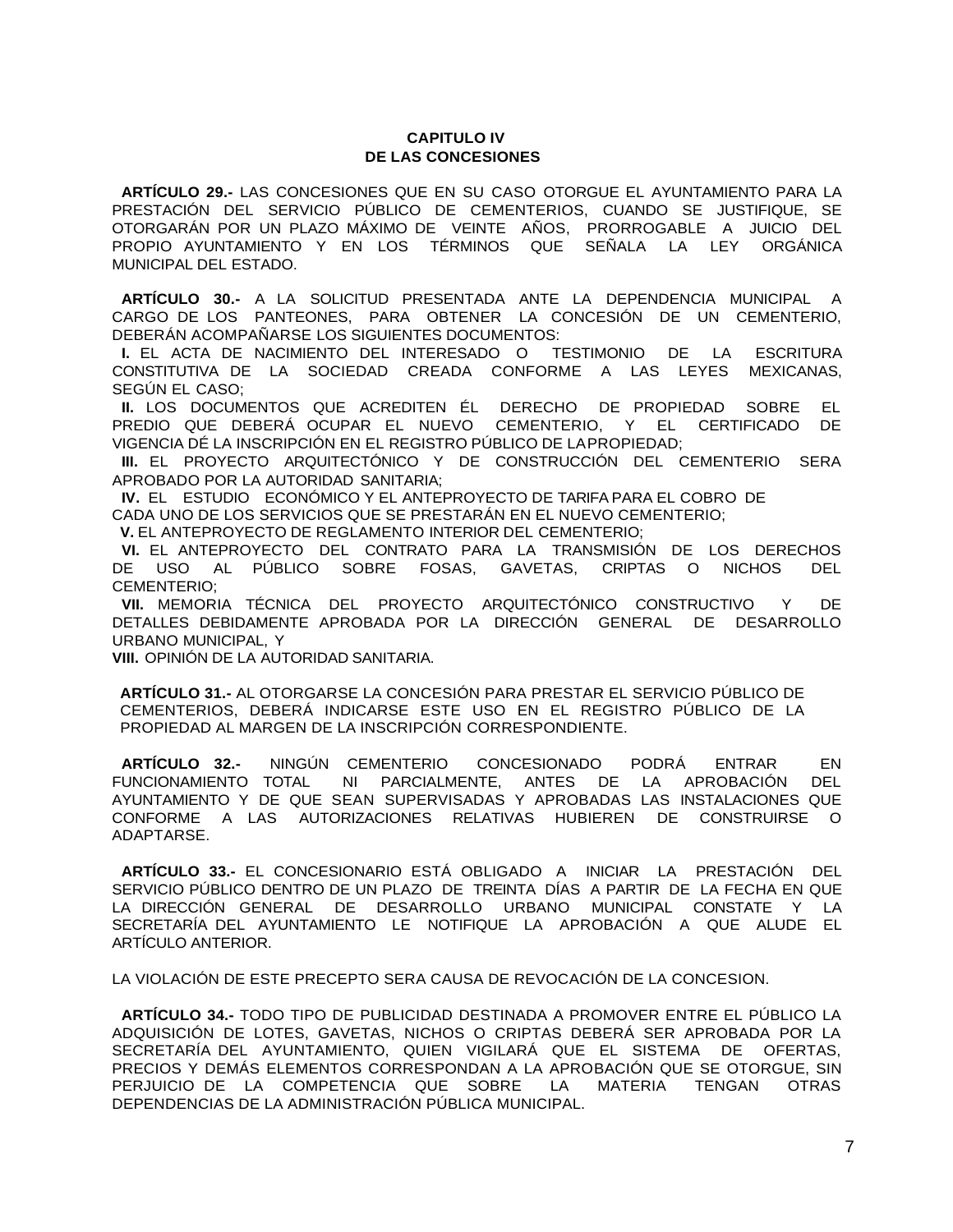**ARTÍCULO 35.-** LOS CONCESIONARIOS DEL SERVICIO PÚBLICO DE CEMENTERIOS LLEVARÁN UN REGISTRO EN EL LIBRO QUE AL EFECTO SE LES AUTORICE DE LAS INHUMACIONES, EXHUMACIONES, REINHUMACIONES Y DEMÁS SERVICIOS QUE PRESTEN, EL CUAL LES PODRA SER REQUERIDO EN CUALQUIER MOMENTO POR LA SECRETARÍA DEL AYUNTAMIENTO O POR LA AUTORIDAD SANITARIA.

**ARTÍCULO 36.-** LA SECRETARÍA DEL AYUNTAMIENTO DEBERA ATENDER CUALQUIER QUEJA QUE POR ESCRITO O EN FORMA VERBAL SE HICIERE EN CONTRA LOS CONCESIONARIOS.

DEBIENDO PROCEDER DE INMEDIATO A SU INVESTIGACIÓN PARA QUE, SI SE COMPRUEBA Y RESULTA JUSTIFICADA, PREVIO DERECHO DE AUDIENCIA DE LA CONCESIONARIA, SE APLIQUEN LAS SANCIONES A QUE HAYA LUGAR Y SE TOMEN LAS MEDIDAS CONDUCENTES A EFECTO DE QUE SE CORRIJAN LAS IRREGULARIDADES Y SE MANTENGA LA PRESTACION DEL SERVICIO.

**ARTÍCULO 37.-** LOS CONCESIONARIOS DEL SERVICIO PÚBLICO DE CEMENTERIOS, DEBERÁN REMITIR DENTRO DE LOS PRIMEROS CINCO DÍAS DE CADA MES A LA DEPENDENCIA MUNICIPAL ENCARGADA DE CEMENTERIOS, LA RELACIÓN DE CADÁVERES Y RESTOS HUMANOS ÁRIDOS O CREMADOS INHUMADOS DURANTE EL MES INMEDIATO ANTERIOR.

**ARTÍCULO 38.-** LAS CONCESIONES SE EXTINGUIRÁN O REVOCARÁN CONFORME A LAS CAUSALES QUE SE ESTABLEZCAN EN SUS CONTRATOS RESPECTIVOS, ASÍ COMO POR LA QUE FIGUREN EN LA LEY ORGÁNICA MUNICIPAL Y EN ESTE REGLAMENTO.

# **CAPITULO V DE LA AFECTACIÓN DE LOS CEMENTERIOS**

**ARTÍCULO 39.-** CUANDO POR CAUSA DE UTILIDAD PÚBLICA SE AFECTE TOTAL O PARCIALMENTE UN CEMENTERIO, PODRÁ DEDICARSE DE ACUERDO A LAS NECESIDADES DEL MUNICIPIO PREVIA AUTORIZACIÓN DE AYUNTAMIENTO, SEA OFICIAL O CONCESIONADO Y EN CASO DE QUE EXISTAN OSARIOS, NICHOS, COLUMBARIOS, HORNOS CREMATORIOS O MONUMENTOS CONMEMORATIVOS Y EN EL PREDIO RESTANTE EXISTAN AÚN ÁREAS DISPONIBLES PARA SEPULTARLAS, SE PROCEDERÁ DE LA SIGUIENTE MANERA:

**I.** SI EL CEMENTERIO ES OFICIAL, LA DIRECCIÓN DISPONDRÁ LA EXHUMACIÓN SIEMPRE Y CUANDO HAYA CUMPLIDO CON LA TEMPORALIDAD MÍNIMA ESTABLECIDA POR LA LEY DE SALUD, DE LOS RESTOS QUE ESTUVIEREN SEPULTADOS DENTRO DEL ÁREA AFECTADA A FIN DE REINHUMARLOS EN LAS FOSAS QUE PARA EL EFECTO DEBERÁ DESTINAR EN EL PREDIO RESTANTE IDENTIFICABLE INDIVIDUALMENTE; Y

**II.** TRATÁNDOSE DE UN CEMENTERIO CONCESIONADO, LA ADMINISTRACIÓN PROCEDERÁ EN LA MISMA FORMA QUE EN EL NUMERAL ANTERIOR, PROPONIENDO AL AYUNTAMIENTO LA REUBICACIÓN DE LAS PARTES AFECTADAS.

**ARTICULO 40.-** CUANDO LA AFECTACIÓN DE UN CEMENTERIO OFICIAL O CONCESIONADO SEA TOTAL, LA AUTORIDAD DEBERÁ PREVER SE PROPORCIONEN LOS MEDIOS QUE PERMITAN, SIN COSTO PARA LOS INTERESADOS, LA REUBICACIÓN DE LOS RESTOS EXHUMADOS.

### **CAPITULO VI DE LAS INHUMACIONES, EXHUMACIONES, REINHUMACIONES Y CREMACIONES**

**ARTICULO 41.-** LA INHUMACIÓN O INCINERACIÓN DE CADÁVERES, RESTOS HUMANOS AMPUTADOS O RESTOS HUMANOS ÁRIDOS, SÓLO PODRÁ REALIZARSE EN LOS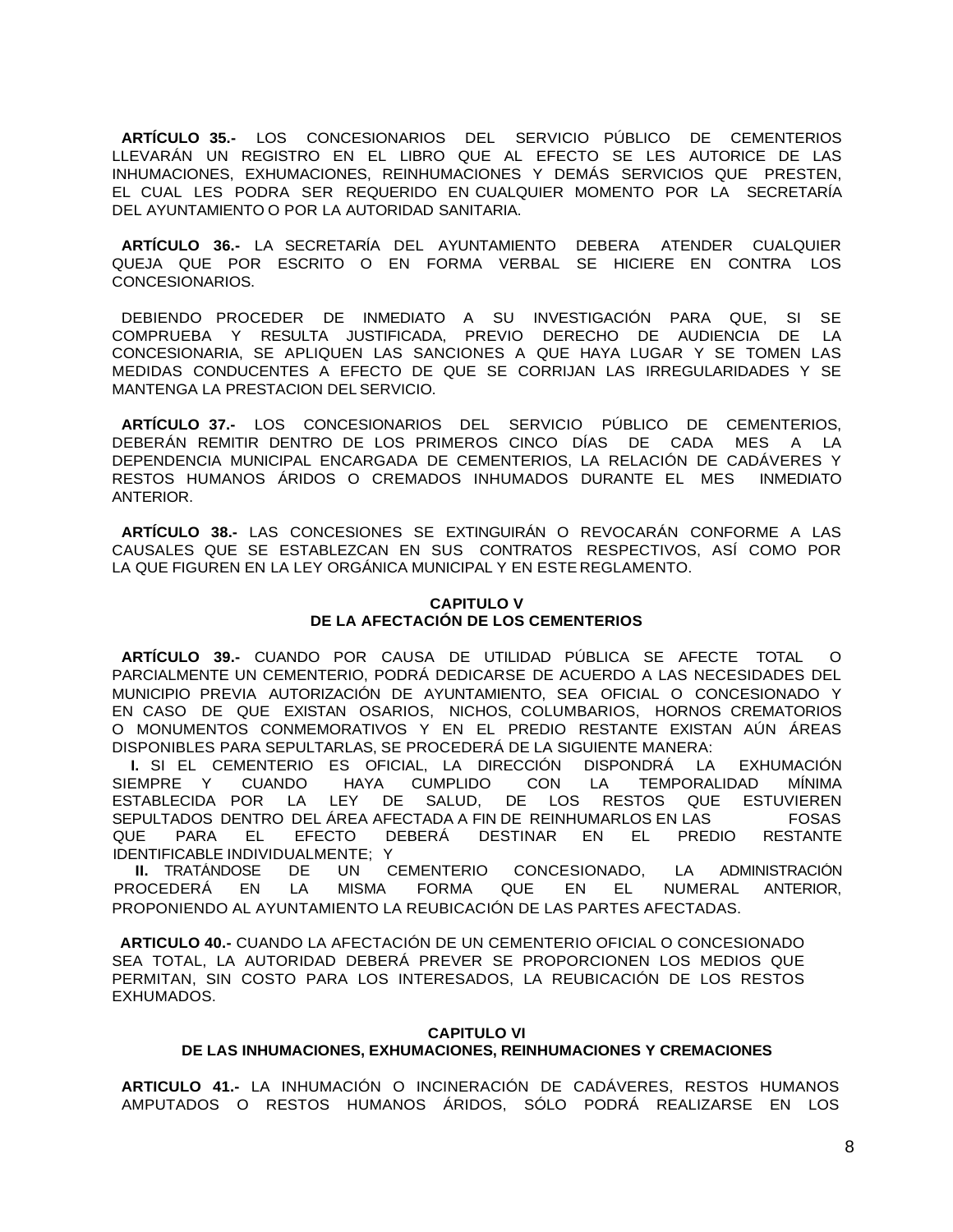CEMENTERIOS AUTORIZADOS POR EL AYUNTAMIENTO CON LA AUTORIZACIÓN DE LA AUTORIDAD COMPETENTE.

**ARTICULO 42.-** EN LOS CEMENTERIOS DEBERÁN PRESTARSE LOS SERVICIOS QUE SE SOLICITEN PREVIO EL PAGO CORRESPONDIENTE CONFORME A LAS TARIFAS APROBADAS.

**ARTÍCULO 43.-** LOS CEMENTERIOS SÓLO PODRÁN SUSPENDER LOS SERVICIOS POR ALGUNAS DE LAS SIGUIENTES CAUSAS:

**I.** POR DISPOSICIÓN EXPRESA DE LA AUTORIDAD SANITARIA O DEL AYUNTAMIENTO **II.** POR ORDEN DE AUTORIDAD COMPETENTE A CUYA DISPOSICIÓN SE ENCUENTREN EL CADÁVER Y LOS RESTOS HUMANOS; Y **III.** POR CASO FORTUITO Y/O CAUSA DE FUERZA MAYOR

**ARTICULO 44.-** LOS CADÁVERES O RESTOS HUMANOS AMPUTADOS DEBERÁN INHUMARSE, INCINERARSE O EMBALSAMARSE ENTRE LAS DOCE Y CUARENTA Y OCHO HORAS SIGUIENTES A LA MUERTE O AMPUTACIÓN, SALVO AUTORIZACIÓN ESPECIFICA DE LA SECRETARÍA DE SALUD O POR DISPOSICIÓN DEL MINISTERIO PÚBLICO O DE LA AUTORIDAD JUDICIAL.

**ARTICULO 45.-** LA INHUMACIÓN DE CUERPOS CUYO DECESO HAYA SIDO OCASIONADO POR ENFERMEDADES CONTAGIOSAS O EPIDÉMICAS SE SUJETARÁ A LO DISPUESTO POR LAS LEYES SANITARIAS CORRESPONDIENTES.

**ARTICULO 46.-** PARA PROCEDER A LA INHUMACIÓN DE CADÁVERES, LA ADMINISTRACIÓN DEL PANTEÓN SOLICITARÁ A LOS INTERESADOS COMPROBAR QUE SON TITULARES O BENEFICIARIOS DEL DERECHO AL USO DE LA FOSA O GAVETA QUE SE PRETENDA UTILIZAR, EN CASO DE QUE SE CONSIDERE QUE NO SE HAN CUMPLIDO TODOS LOS REQUISITOS, SE SUSPENDERÁ LA INHUMACIÓN PARA QUE LA AUTORIDAD MUNICIPAL RESUELVA CONDUCENTE.

**ARTICULO 47.-** CON LA DOCUMENTACIÓN EXHIBIDA O POR LOS MEDIOS MÁS IDÓNEOS, LA ADMINISTRACIÓN DEL PANTEÓN DEBERÁ ESTABLECE R LA IDENTIDAD DEL CADÁVER EN TODO CASO LA PERSONA O PERSONAS QUE HAYAN GESTIONADO EL SEPELIO SERÁN LAS ÚNICAS RESPONSABLES DE LA IDENTIDAD DEL CADÁVER.

**ARTICULO 48.-** PARA EXHUMAR LOS RESTOS ÁRIDOS DE UN NIÑO O DE PERSONA ADULTA, DEBERÁN DE HABER TRANSCURRIDO LOS TÉRMINOS QUE FIJE LA AUTORIDAD SANITARIA; EN CASO DE QUE AÚN CUANDO HUBIERAN TRANSCURRIDO AL EFECTUARSE EL SONDEO CORRESPONDIENTE SE ENCONTRARA QUE EL CADÁVER INHUMADO NO PRESENTA LAS CARACTERÍSTICAS DE LOS RESTOS ÁRIDOS, LA EXHUMACIÓN SE CONSIDERARÁ PREMATURA Y NO SE LLEVARA ACABO HASTA NO TENER LA APROBACIÓN DE LA AUTORIDAD COMPETENTE.

**ARTICULO 49.-** PODRÁN EFECTUARSE EXHUMACIONES PREMATURAS EN CUALQUIER TIEMPO, CON LA APROBACIÓN DE LA AUTORIDAD SANITARIA Y POR ORDEN DE LA AUTORIDAD JUDICÍAL O DEL MINISTERIO PÚBLICO MEDIANTE LOS REQUISITOS SANITARIOS QUE SE FIJEN PARA TALES CASOS.

**ARTÍCULO 50.-** PARA LA EXHUMACION DE RESTOS HUMANOS ÁRIDOS SE NECESITARÁ DE LA CONFORMIDAD DE LOS FAMILIARES MÁS PRÓXIMOS DE LA PERSONA FALLECIDA, ACREDITADOS LEGALMENTE Y REGISTRADOS EN LA ADMINISTRACIÓN, SALVO LOS CASOS EN QUE LA EXHUMACIÓN SE HAGA POR ORDEN DE AUTORIDAD JUDICIAL O SANITARIA.

**ARTICULO 51.-** LAS EXHUMACIONES DEBERÁN DE PRACTICARSE CON LA PRESENCIA CUANDO MENOS DE UN FAMILIAR AUTORIZADO DE LA PERSONA FALLECIDA Y DE UN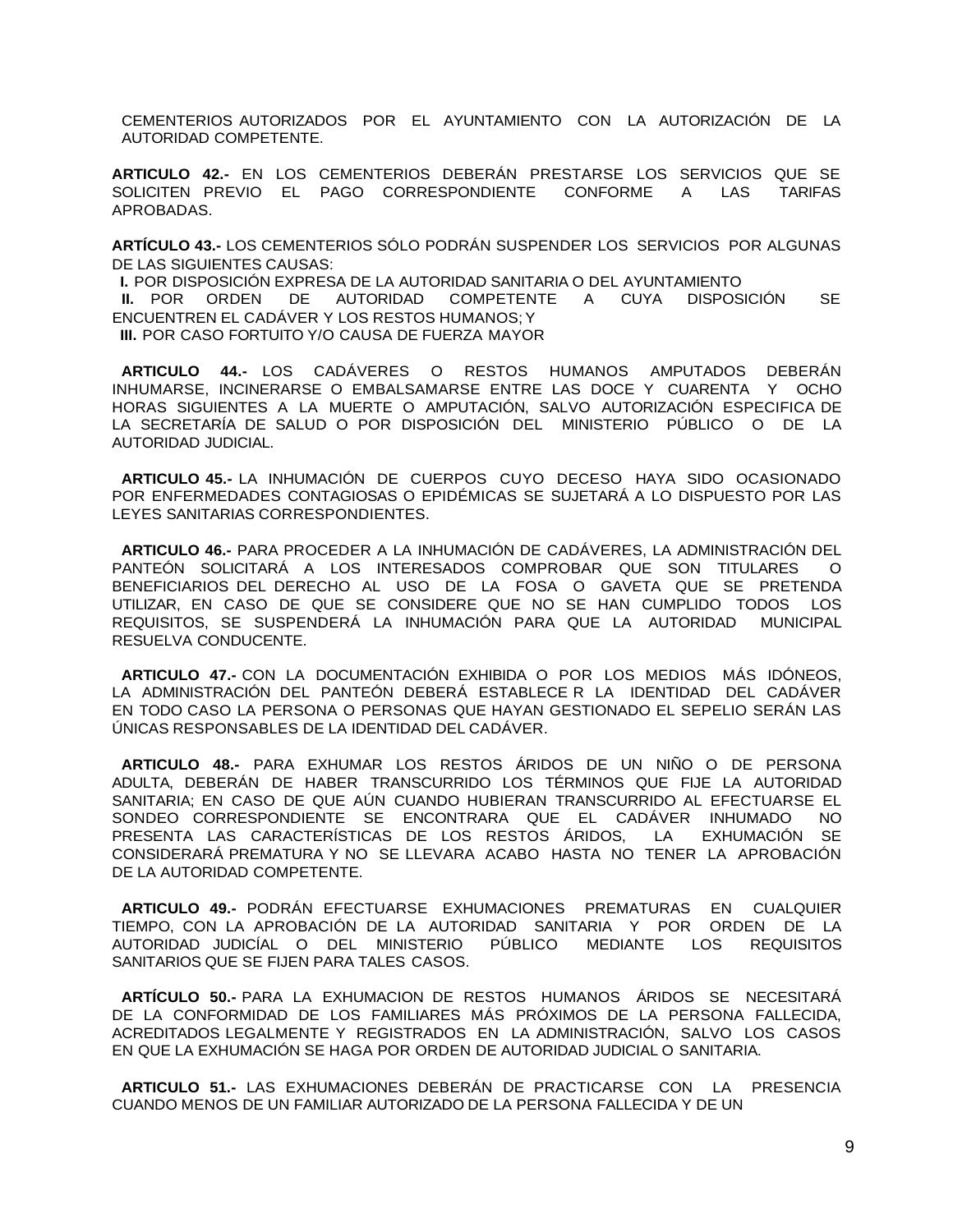REPRESENTANTE DEL DEPARTAMENTO ASIGNADO; EN EL CASO DE QUE LA EXHUMACIÓN SE HAGA POR ORDEN JUDICIAL SE ACATARÁ LO DISPUESTO POR LA AUTORIDAD COMPETENTE. ESTAS EXHUMACIONES SE PRACTICARÁN DE PREFERENCIA EN LA MAÑANA.

**ARTICULO 52.-** CUANDO EL CADÁVER, RESTOS HUMANOS AMPUTADOS Y RESTOS HUMANOS ÁRIDOS, VAYAN A SER CREMADOS DENTRO DEL MISMO ATAÚD O RECIPIENTE EN QUE SE ENCUENTREN, ESTE DEBERÁ SER DE UN MATERIAL DE FÁCIL COMBUSTIÓN, QUE NO REBASA LOS LÍMITES PERMISIBLES EN MATERIA DE CONTAMINACIÓN AMBIENTAL, CASO CONTRARIÓ NO SE AUTORIZARÁ LACREMACIÓN.

**ARTICULO 53.-** UNA VEZ EFECTUADA LA CREMACION LAS CENIZAS SERÁN ENTREGADAS AL INTERESADO O SU REPRESENTANTE Y EL ATAÚD O RECIPIENTE EN QUE FUE TRASLADADO EL CÁDAVER O LOS RESTOS HUMANOS PODRÁN REUTILIZARSE PARA EL SERVICIO GRATUITO DE INHUMACIONES PREVIA OPINIÓN DE LA AUTORIDAD SANITARIA ESTATAL.

**ARTICULO 54.-** EN CASOS DE EXHUMACIONES QUE CORRESPONDAN A LOTES DE TEMPORALIDAD, DOS MESES ANTES DE HACERSE OFICIOSAMENTE LA EXHUMACIÓN DE LOS RESTOS ÁRIDOS POR CUMPLIRSE EL TÉRMINO SEÑALADO, EL AYUNTAMIENTO NOTIFICARÁ A LOS INTERESADOS POR MEDIO DE CARTELES QUE SE FIJARÁN EN LUGARES PÚBLICOS, PARA QUE, SI LO DESEAN SE PRESENTEN A RECOGER LOS RESTOS.

**ARTICULO 55.-** LOS RESTOS ÁRIDOS QUE SEAN EXHUMADOS EN LOTES A TEMPORALIDAD, POR EL TÉRMINO VENCIDO Y NO SEAN RECLAMADOS POR EL INTERESADO O SU REPRESENTANTE, SERÁN DEPOSITADOS EN BOLSAS DE POLIETILENO CON UNA ETIQUETA CONTENIENDO LOS DATOS QUE IDENTIFIQUEN LOS RESTOS E INTRODUCIRLOS EN EL OSARIO COMÚN, DEBIENDO LEVANTARSE UN ACTA CIRCUNSTANCIADA, QUE SERÁ ANEXADA AL EXPEDIENTE RELATIVO.

**ARTICULO 56.-** LOS DEPÓSITOS DE RESTOS ÁRIDOS O CENIZAS QUE SE REALICEN EN TEMPLOS Y SUS ANEXOS, DEBERÁN SUJETARSE A LAS DISPOSICIONES DE LA LEY GENERAL DE BIENES NACIONALES Y SUS REGLAMENTOS Y A LAS PREVISTAS EN ESTE ORDENAMIENTO

#### **CAPITULO VII DE LOS CADAVERES DE PERSONAS DESCONOCIDAS Y/O NO RECLAMADAS.**

**ARTICULO 57.-** LOS CADÁVERES DE PERSONAS DESCONOCIDAS Y/O NO RECLAMADAS SE DEPOSITARÁN EN LA FOSA COMÚN QUE SERÁ ÚNICA Y ESTARÁ UBICADA EN EL CEMENTERIO QUE AL EFECTO DETERMINE ELAYUNTAMIENTO.

**ARTÍCULO 58.-** LOS CADÁVERES Y RESTOS HUMANOS AMPUTADOS DE PERSONAS DESCONOCIDAS Y/O NO RECLAMADAS QUE REMITA EL SERVICIO MÉDICO FORENSE PARA SU INHUMACIÓN EN LA FOSA COMÚN, DEBERÁN ESTAR RELACIONADOS INDIVIDUALMENTE CON EL NÚMERO DEL ACTA CORRESPONDIENTE, SATISFACIÉNDOSE ADEMÁS LOS REQUISITOS QUE SEÑALEN LA OFICIALÍA DEL REGISTRO CIVIL Y LA AUTORIDAD COMPETENTE.

**ARTÍCULO 59-** CUANDO ALGÚN CADÁVER DE LOS REMITIDOS POR EL SERVICIO MÉDICO FORENSE, EN LAS CONDICIONES QUE SEÑALAN LOS ARTÍCULOS PRECEDENTES, SEA PLENAMENTE IDENTIFICADO DEBERÁ INFORMARSE POR ESCRITO AL OFICIAL DEL REGISTRO CIVIL QUE CORRESPONDA, REFIRIENDO LAS CIRCUNSTANCIAS DEL CASO Y EL DESTINO QUE SE DARÁ A LOS RESTOS.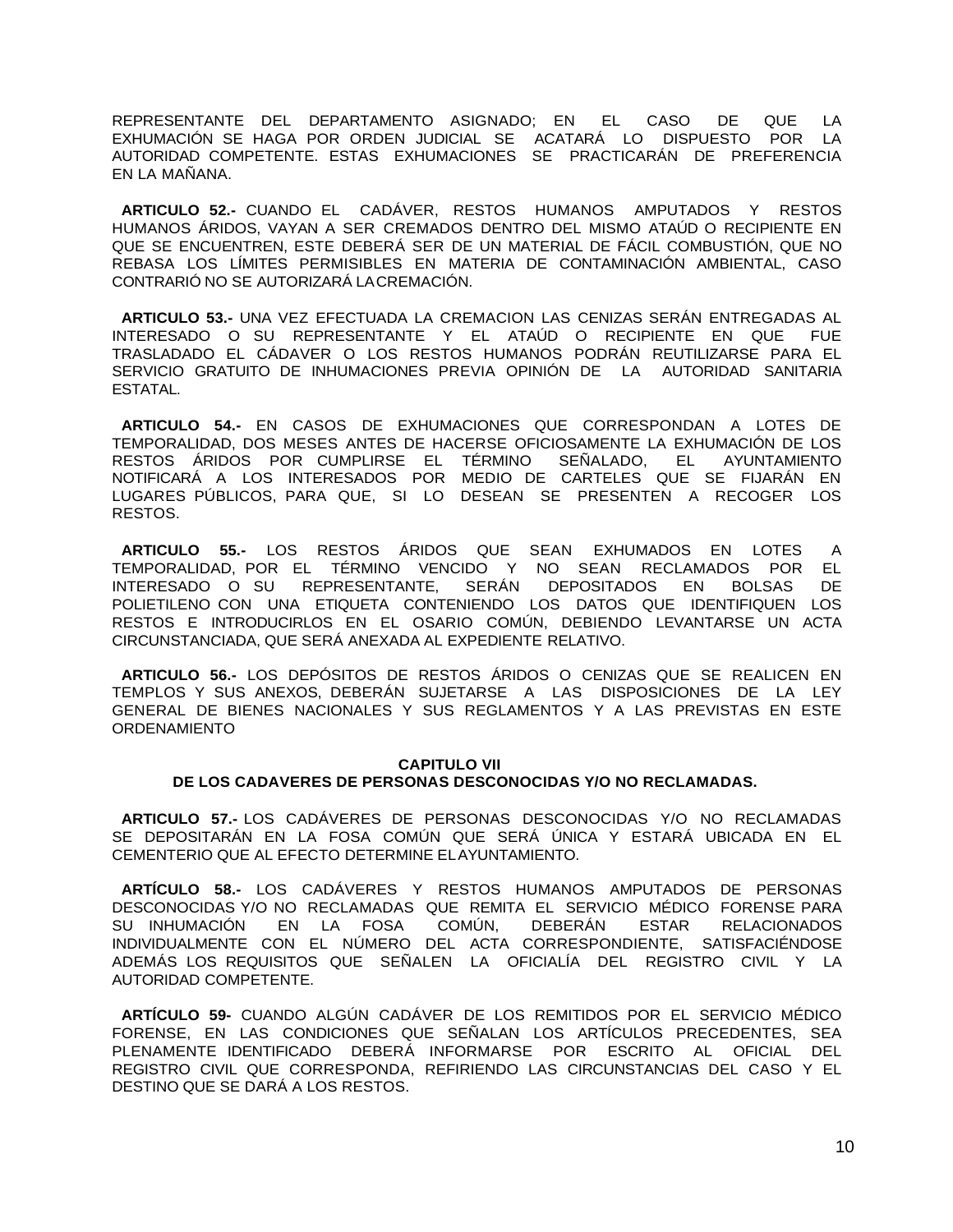### **CAPITULO VIII DEL DERECHO DE USO SOBRE FOSAS, GAVETAS, CRIPTAS Y NICHOS**

**ARTÍCULO 60.-** EN LOS CEMENTERIOS OFICIALES, LA TITULARIDAD DEL DERECHO DE USO SOBRE LAS FOSAS SE PROPORCIONARA MEDIANTE LOS SISTEMAS DE TEMPORALIDAD Y DE PERPETUIDAD.

**ARTICULO 61-** LAS MODALIDADES A QUE SE REFIERE EL ARTÍCULO ANTERIOR, SE CONVENDRÁN POR LOS INTERESADOS CON EL AYUNTAMIENTO A TRAVÉS DEL DEPARTAMENTO DE ADMINISTRACIÓN DE PANTEONES O CON LA AGENCIA Y/O DELEGACIÓN MUNICIPAL QUE CORRESPONDA.

LOS COMPROBANTES QUE AMPAREN EL DERECHO DE PROPIEDAD SERÁN EXPEDIDOS ÚNICAMENTE POR LA TESORERÍA MUNICIPAL.

**ARTICULO 62.-** LA TEMPORALIDAD CONFIERE EL DERECHO DE USO SOBRE UNA FOSA DURANTE SIETE AÑOS AL TÉRMINO DE LOS CUALES VOLVERÁN AL DOMINIO PLENO DEL AYUNTAMIENTO; ESTOS DERECHOS SON INTRANSFERIBLES.

**ARTICULO 63.-** SE ENTIENDE POR PERPETUIDAD EL GOCE DE DERECHOS DE USOS MORTUORIOS SOBRE UNA FOSA, CRIPTA Ó NICHO MIENTRAS SE MANTENGA LA EXISTENCIA DEL PANTEÓN. ESTOS DERECHOS PODRÁN SER TRANSFERIBLES A FAMILIARES O A TERCEROS, CUBRIENDO LA CUOTA CORRESPONDIENTE.

EN CASO DE LA DESAPARICIÓN DEL CEMENTERIO, LA AUTORIDAD MUNICIPAL RESOLVE SU MOMENTO LO CONDUCENTE.

**ARTÍCULO 64.-** DURANTE LA VIGENCIA DE PERPETUIDAD EL TITULAR DEL DERECHO DE USO SOBRE LA FOSA PODRÁ SOLICITAR LA EXHUMACIÓN DE LOS RESTOS DE SU CÓNYUGE LOS DE UN FAMILIAR EN LÍNEA DIRECTA O LOS DE UN TERCERO CUANDO CONSTE QUE AUTORIZÓ LA INHUMACIÓN, EN LOS SIGUIENTES CASOS:

**I.** QUE HAYA TRANSCURRIDO EL PLAZO QUE EN SU CASO FIJE LA AUTORIDAD SANITARIA DESDE QUE SE EFECTÚO LA ÚLTIMA INHUMACIÓN; Y,

**II.** QUE SE ESTÉ AL CORRIENTE EN EL PAGO DE LOS DERECHOS CORRESPONDIENTES

**ARTÍCULO 65.-** EN LAS FOSAS BAJO EL RÉGIMEN DE PERPETUIDAD PODRÁN CONSTRUIRSE BÓVEDAS HERMÉTICAS CON DOS O TRES GAVETAS SUPERPUESTAS, LAS QUE TENDRÁN UN MÍNIMO DE 0.72 METROS DE ALTURA CADA UNA, CUBIERTAS CON LOZA DE CONCRETO Y A UNA PROFUNDIDAD MÁXIMA DE 0.50 METROS POR ENCIMA DEL NIVEL MÁS ALTO DE LAS AGUAS FREÁTICAS, ASIMISMO, LAS LOZAS QUE CUBRAN LA GAVETA MÁS PRÓXIMA A LA SUPERFICIE DEL TERRENO DEBERÁN TENER UNA CUBIERTA DE TIERRA 0.50 METROS DE ESPESOR, COMO MÍNIMO BAJO EL NIVEL DEL SUELO.

LA SOLICITUD Y EL PROYECTO CORRESPONDIENTE DEBERÁN PRESENTARSE ANTE LA ADMINISTRACIÓN DEL CEMENTERIO DE QUE SE TRATE, PARA SU ESTUDIO O DETERMINACIÓN DE PROCEDENCIA.

**ARTICULO 66.-** SE PODRÁ AUTORIZAR LA CONSTRUCCIÓN DE CRIPTAS FAMILIARES SIEMPRE QUE EL PROYECTO DEL CEMENTERIO LO PERMITA CUANDO LA SUPERFICIE DISPONIBLE SEA CUANDO MENOS DE 2.00 METROS POR 2.50 METROS, LA PROFUNDIDAD DE LA CRIPTA SERÁ TAL QUE PERMITA CONSTRUIR BAJO EL NIVEL DEL PISO HASTA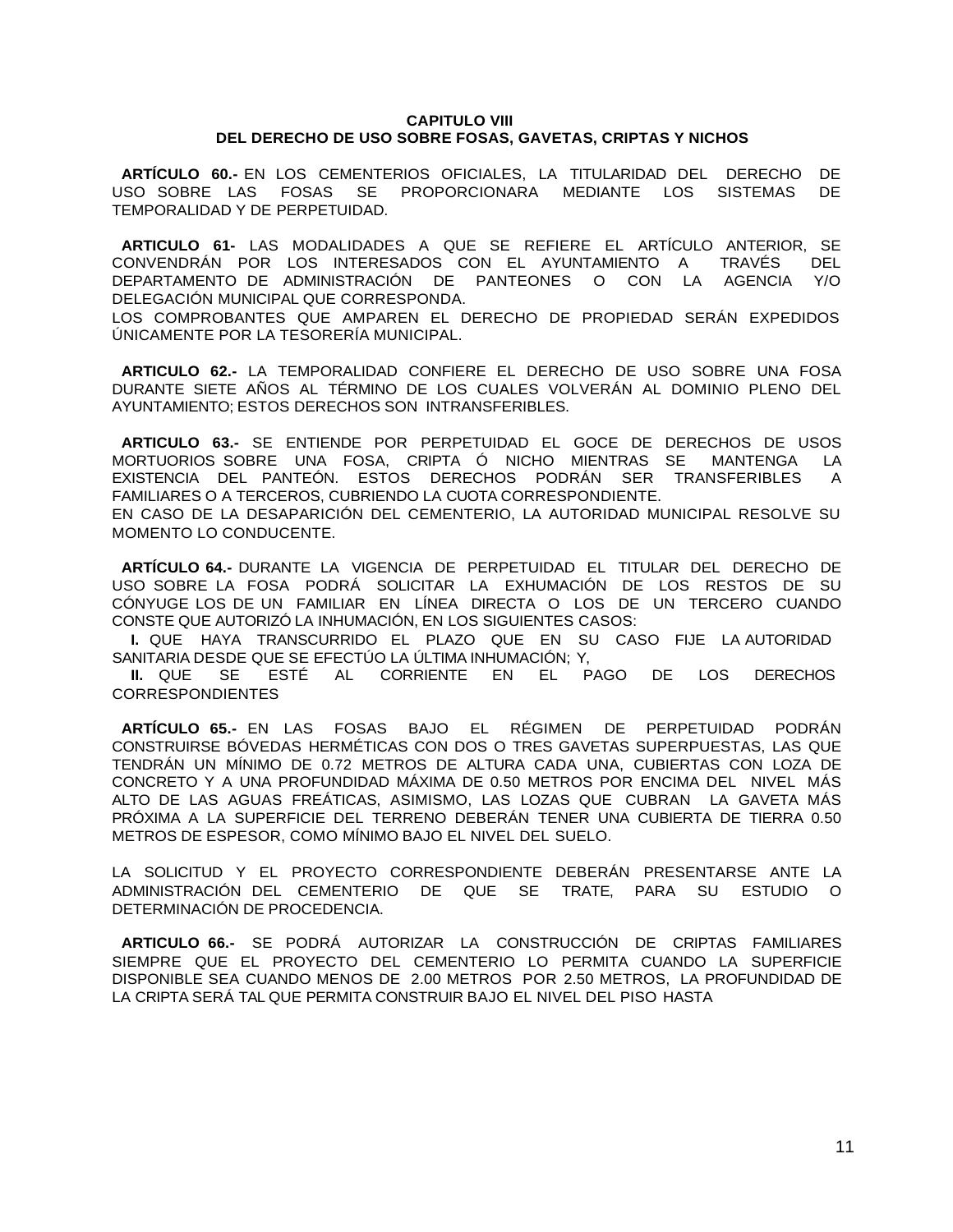TRES GAVETAS SUPERPUESTAS, CUIDANDO QUE LA PLANTILLA DE CONCRETO DE LA CRIPTA QUEDE AL MENOS A MEDIO METRO SOBRE EL NIVEL MÁXIMO DEL MANTO DE AGUAS FREÁTICAS.

**ARTÍCULO 67.-** CADA USUARIO PODRÁ ADMINISTRAR SOLAMENTE UNA CRIPTA FAMILIAR DE LAS MEDIDAS Y ESPECIFICACIONES ESTABLECIDAS EN EL ARTÍCULOANTERIOR.

**ARTICULO 68.-** LOS TITULARES DEL DERECHO DE USO SOBRE FOSAS, GAVETAS O NICHOS EN LOS PANTEONES, ESTÁN OBLIGADOS A SU CONSERVACIÓN CORRESPONDIENTE. SI ALGUNA DE LAS CONSTRUCCIONES AMENAZARE RUINA, EL AYUNTAMIENTO REQUERIRÁ AL TITULAR PARA QUE DENTRO DE UN PLAZO QUE NO EXCEDA DE TRES MESES, REALICE LAS REPARACIONES O LA DEMOLICIÓN CORRESPONDIENTES Y SI NO LAS HICIERE, EL AYUNTAMIENTO PROCEDERÁ A REPARAR O DEMOLER LA CONSTRUCCIÓN POR CUENTA, Y CARGO DEL TITULAR DE LOS DERECHOS REFERIDOS.

LOS TITULARES ANTES MENCIONADOS ESTÁN OBLIGADOS A CUBRIR ANUALMENTE LA§ CUOTAS DE CONSERVACIÓN Y MANTENIMIENTO/DE LOS PANTEONES OFICIALES, QUIENES LAS DEJEN DE CUBRIR POR UN LAPSO MAYOR DE CINCO AÑOS PODRÁN SER PRIVADOS DE LA TITULARIDAD DE LOS DERECHOS DE PERPETUIDAD PREVIA RESOLUCIÓN QUE SE EMÍTA DENTRO DEL PROCEDIMIENTO ADMINISTRATIVO, QUE SE INSTAURE POR ESTA RAZÓN.

**ARTICULO 69.-** LOS TITULARES DEL DERECHO DE PERPETUIDAD SOBRE USO MORTUORIO DE FOSAS, GAVETAS O NICHOS, EN PLENA VIGENCIA DE LOS MISMOS, PODRÁN TRASPASAR O CEDER A FAMILIARES O A TERCEROS DICHOS DERECHOS, DEBIENDO CUBRIR LOS PAGOS ESTABLECIDOS, PARA TAL FIN, SIN LO CUAL NO TENDRÁN VALIDEZ LOS TRASPASOS O CESIONES, QUE SE REALICEN.

**ARTICULO 70.-** LOS TITULARES DEL DERECHO DE USO PERPETUO, SOBRE FOSAS, GAVETAS O NICHOS, ESTÁN OBLIGADOS A COMUNICAR POR ESCRITO A LA ADMINISTRACIÓN DEL PANTEÓN SU DOMICILIO, ASÍ COMO CUALQUIER CAMBIO DE LOS MISMOS, POR LO QUÉ SERÁN VALIDAS TODAS LAS NOTIFICACIONES QUE SE LES DIRIJA AL ÚLTIMO DOMICILIO QUE HAYAN PROPORCIONADO PARA LOS EFECTOS, QUE CORRESPONDA. EN EL CASO DE QUE LA PERSONA QUE DEBA SER NOTIFICADA YA NO VIVA EN ESE DOMICILIO Y SE IGNORE SU PARADERO, SE LEVANTARÁ UNA RAZÓN CON QUIEN AHÍ RESIDA O CON UNO DE LOS VECINOS, ANOTÁNDOSE ESA CIRCUNSTANCIA Y EL NOMBRE DEL RESIDENTE O EL NOMBRE Y DOMICILIO DEL VECINO. CUANDO ASÍ SUCEDA, DEBERÁ PUBLICARSE LA NOTIFICACIÓN DURANTE DIEZ DÍAS CONSECUTIVOS EN LOS ESTRADOS DEL PALACIO MUNICIPAL.

CONCLUIDO EL TÉRMINO QUE SEÑALA EL PÁRRAFO QUE ANTECEDE SE CONCEDERA CUARENTA Y CINCO DÍAS NATURALES PARA QUE LA ADMINISTRACIÓN DEL CEMENTERIO PROCEDA A LA EXHUMACIÓN O RETIRO DE LOS RESTOS SEGÚN EL CASO, DEBIENDO DEPOSITARLOS EN UN LUGAR QUE PARA EL EFECTO SE HUBIERE DISPUESTO, CON LOCALIZACIÓN EXACTA. LA ADMINISTRACIÓN LEVANTARÁ UN ACTA EN LA QUE SE CONSIGNEN LOS NOMBRES QUE LAS PERSONAS LLEVARON EN VIDA Y QUE CORRESPONDAN A LOS CADÁVERES EXHUMADOS O RETIRADOS SEGÚN EL CASO, LA FECHA, EL NÚMERO Y EL ALINEAMIENTO DE LA FOSA, GAVETA, CRIPTA O NICHO Y EL ESTADO FÍSICO EN QUE ESTOS SE ENCONTRAREN, FIRMADO POR TRES TESTIGOS Y ACOMPAÑADOS POR UNA FOTOGRAFÍA CUANDO MENOS DEL LUGAR.

CUANDO NO SE PUDIERE PROBAR LA EXISTENCIA DEL TITULAR DEL DERECHO DE USO SOBRE LA FOSA, GAVETA, CRIPTA O NICHO, SE ACEPTARÁ LA INTERVENCIÓN DE CUALQUIER INTERESADO QUE SE PRESENTE DENTRO DE LOS NOVENTA DÍAS SIGUIENTES A LA FECHA DE LA NOTIFICACIÓN Y ACREDITE TENER PARENTESCO EN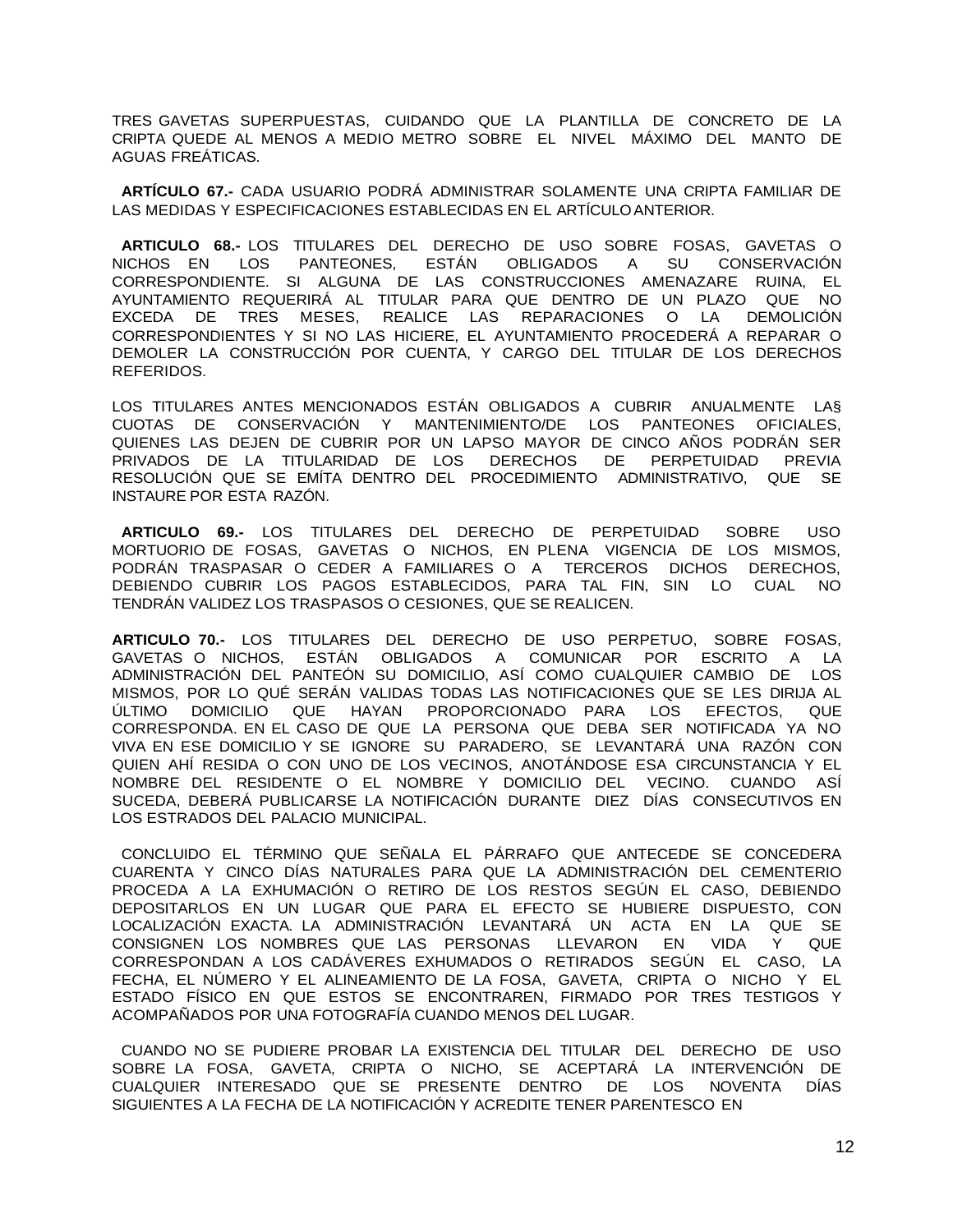LÍNEA RECTA O COLATERAL CON LA PERSONA CUYOS RESTOS OCUPAN LA FOSA, GAVETA, CRIPTA O NICHO PARA QUE LES SEÑALEN UN DESTINO EN PARTICULAR UNA VEZ QUE ESTOS SEAN EXHUMADOS O RETIRADOS.

LOS MONUMENTOS FUNERARIOS QUE SE ENCUENTREN SOBRE LAS FOSAS Y CRIPTAS RECUPERADAS, DEBERÁN SER RETIRADAS AL MOMENTO DE LA EXHUMACIÓN POR QUIEN ACREDITE EL DERECHO DE PROPIEDAD DE NO HACERLO, SE LES DARÁ EL DESTINO QUE DETERMINE LA DIRECCIÓN.

### **CAPITULO IX DEL MANTENIMIENTO, CONSERVACIÓN Y VIGILANCIA DE LOS CEMENTERIOS**

**ARTICULO 71.-** EL MANTENIMIENTO, CONSERVACIÓN Y VIGILANCIA DE LOS CEMENTERIOS ES RESPONSABILIDAD DIRECTA DE CADA UNO DE LOS ADMINISTRADORES, LOS CUALES CONTARÁN CON EL NÚMERO SUFICIENTE DE COLABORADORES PARA EL CUMPLIMIENTO DE / ESTAS OBLIGACIONES.

**ARTÍCULO 72.-** SON OBLIGACIONES DE LOS ADMINISTRADORES:

**I.** ABRIR DIARIAMENTE LOS CEMENTERIOS A LAS 06:00 HORAS Y CERRARLOS A LAS 18:00 HORAS, DESPUÉS DE CUYA HORA NADIE PODRÁ ENTRAR SIN ORDEN ESCRITA DE LA AUTORIDAD COMPETENTE;

**II.** CONSERVAR PERFECTAMENTE ASEADAS TODAS LAS INSTALACIONES Y ZONAS VERDES COMPRENDIDAS EN ELMISMO;

**III.** COMUNICAR AL AYUNTAMIENTO INMEDIATAMENTE A TRAVÉS DEL DEPARTAMENTO DE ADMINISTRACIÓN DE PANTEONES, CUANDO OCURRA ALGUNA NOVEDAD EN ÉL PANTEÓN DE QUE SE TRATE;

**IV.** NO PERMITIR QUE SE PRACTIQUE NINGUNA INHUMACIÓN, EXHUMACIÓN, APERTÚRA DE FOSAS GAVETAS U OSARIOS, COLOCACIÓN DE INSCRIPCIONES, CAMBIO DE NÚMEROS, LETRAS O MARCAS, NI REMOCIÓN DÉ SEPULTURAS, SIN LA ORDEN ESCRITA DE LA AUTORIDAD COMPETENTE;

**V.** VIGILAR DE MANERA ESTRICTA QUE LOS VISITANTES DEBERAN GUARDAR DECORO Y RESPETO POR LO QUE NO SE PERMITIRÁ LA ENTRADA A PERSONAS QUE SE ENCUENTREN EN ESTADO DE EBRIEDAD O BAJO EL INFLUJO DE CUALQUIER DROGA O ENERVANTE. DENTRO DE LOS CEMENTERIOS QUEDA ESTRICTAMENTE PROHIBIDO INTRODUCIR E INGERIR BEBIDAS ALCOHÓLICAS O ALIMENTOS, Y TIRAR BASURA;

**VI.** VIGILAR QUE SE OBSERVEN EN EL INTERIOR DEL PANTEÓN, LA MESURA Y EL ORDEN NO PERMITIÉNDOSE LA PRÁCTICA DE CEREMONIAS PROFANAS O ACTOS QUE FALTEN AL DECORO DEL MISMO Y A LAS BUENAS COSTUMBRES;

**VII.** LLEVAR UN LIBRO DE REGISTRO Y LOS AUXILIARES QUE ESTIME CONVENIENTE, EN QUE CONSTE LA FECHA EN QUE SE PRACTIQUEN LAS INHUMACIONES Y/O EXHUMACIONES EL NOMBRE Y SEXO DE LA PERSONA QUE HAYA FALLECIDO, EDAD, CLASE, LOTE Y NÚMERO DE LA FOSA O GAVETA EN QUE FUERE SEPULTADO; ASÍ COMO TAMBIÉN EL NOMBRE DEL PROPIETARIO O SU REPRESENTANTE Y SU DOMICILIO;

**VIII.** REMITIR QUINCENALMENTE A LA SECRETARIA DEL AYUNTAMIENTO O AL DELEGADO MUNICIPAL, EN SU CASO, UNA RELACIÓN DE LOS CADÁVERES QUE SE HAYAN INHUMADO DURANTE LOS 15 DÍAS ANTERIORES, CON EXPRESIÓN DE LA CLASE Y LOTE EN QUE SE HUBIEREN VERIFICADO;

**IX.** ENVIAR EN LOS PRIMEROS TRES DÍAS DE CADA MES A LA SECRE TARÍA DEL AYUNTAMIENTO O AGENTE MUNICIPAL, UN INFORME DETALLADO DE LAS EXHUMACIONES QUE SE HAYAN PRACTICADO DURANTE EL MES ANTERIOR;

**X.** LLEVAR UN LIBRO ESPECIAL DE REGISTRO DE LAS EXHUMACIONES, REINHUMACIONES O DEPÓSITO DE RESTOS HUMANOS ABANDONADOS; Y,

**XI.** LAS DEMÁS QUE LE SEÑALEN LAS LEYES Y REGLAMENTOS SOBRE EL PARTICULAR.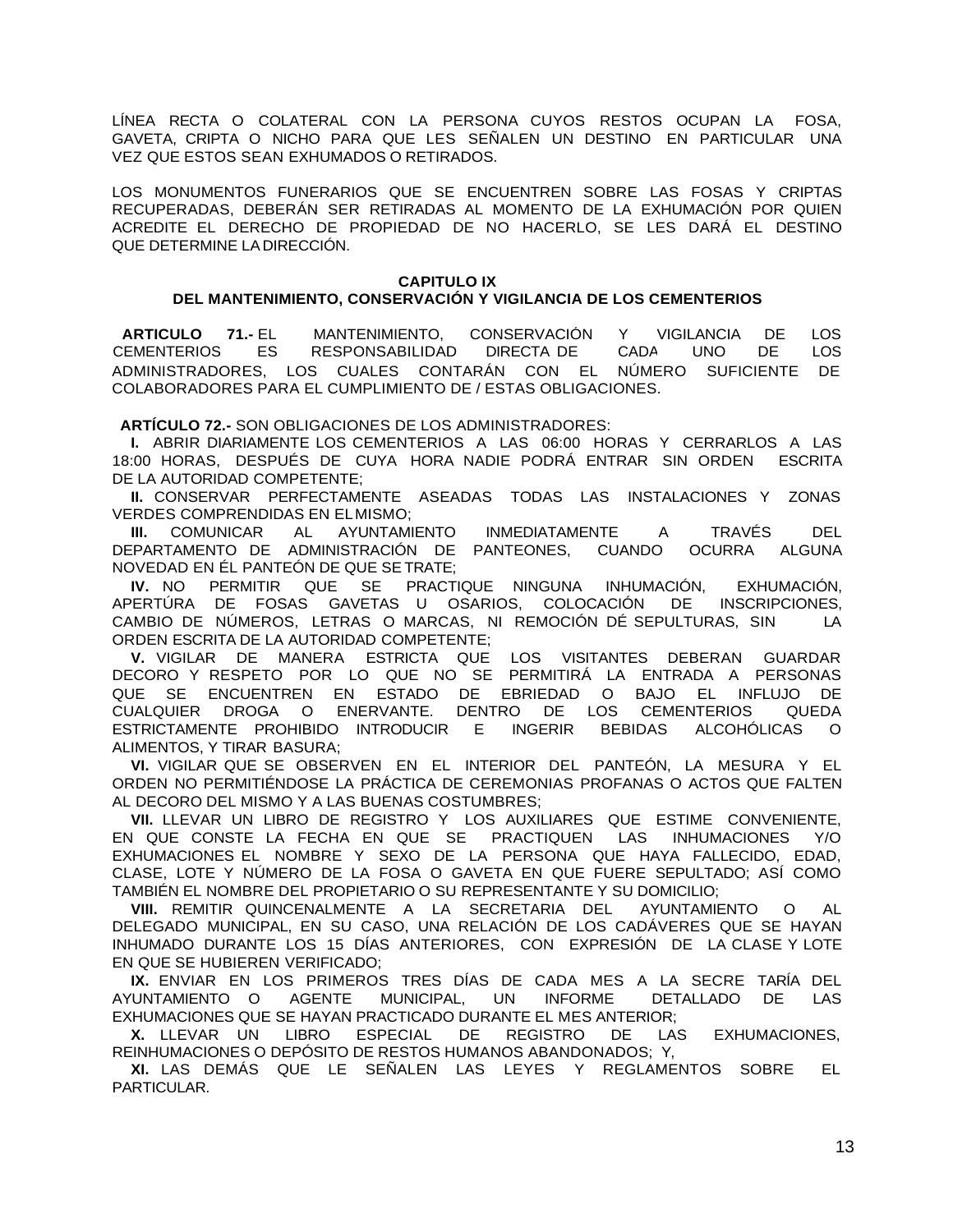**ARTICULO 73.-** LAS GLORIETAS Y CALZADAS DEL PANTEÓN SON DE USO COMÚN, NO PODRÁN SER UTILIZADAS PARA INHUMACIÓN DE CADÁVERES, NI PARA OTROS EFECTOS QUE NO SEAN LOS ESPECIFICADOS EN ESTE REGLAMENTO.

**ARTICULO 74.-** EL CONTROL DEL TRÁFICO VEHICULAR EN EL INTERIOR DEL PANTEÓN, QUEDA BAJO LA RESPONSABILIDAD DE LA ADMINISTRACIÓN.

NO SE ADMITIRÁ DENTRO DE LAS ÁREAS VERDES Y CALZADAS, EL TRÁFICO DE BICICLETAS Y MOTOCICLETAS.

**ARTICULO 75.-** NO SE PERMITIRÁ EL ACCESO AL INTERIOR DEL PANTEÓN A VENDEDORES AMBULANTES.

#### **CAPITULO X DE LAS TARIFAS Y DERECHOS**

**ARTICULO 76-** POR LOS SERVICIOS QUE PRESTE EL AYUNTAMIENTO POR CONDUCTO DEL DEPARTAMENTO DE ADMINISTRACIÓN DE PANTEONE SÓLO DEBERÁN PAGARSE LOS DERECHOS QUE SE ESTABLEZCAN CONFORME A LA LEY DE INGRESOS DEL MUNICIPIO DE SOLIDARIDAD.

LOS CEMENTERIOS PRIVADOS COBRARÁN SUS SERVICIOS CON BASE EN LAS TARIFAS QUE LES SEAN APROBADAS POR EL AYUNTAMIENTO Y LAS LEYES RESPECTIVAS ESTATALES.

**ARTICULO 77.-** TANTO EN LOS CEMENTERIOS OFICIALES COMO EN LOS PARTICULARES SE TENDRÁ COMO OBLIGATORIO FIJAR EN LUGARES VISIBLES PARA LO SOLICITANTES DEL SERVICIO, LOS DERECHOS O TARIFAS A QUE SE REFIERE EL ARTÍCULO PRECEDENTE.

#### **CAPITULO XIII**

### **DE LOS PRESTADORES DE SERVICIOS PÚBLICOS INDEPENDIENTES**

**ARTICULO 78.-** EL SERVICIO FUNERARIO GRATUITO SERÁ PROPORCIONADO POR EL AYUNTAMIENTO POR CONDUCTO DEL DEPARTAMENTO DE ADMINISTRACIÓN DE PANTEONES A LAS PERSONAS INDIGENTES O DE ESCASOS RECURSOS, PREVIO EL ESTUDIO SOCIO ECONÓMICO QUE SE REALICE AL EFECTO.

**ARTÍCULO 77.-** EL SERVICIO FUNERARIO GRATUITO PODRÁ COMPRENDER TODOS O ALGUNO DE LOS SIGUIENTES PUNTOS:

**I.** LA ENTREGA DELATAÚD;

**II.** FOSA GRATUITA BAJO EL RÉGIMEN DE TEMPORALIDAD; Y,

**III.** DISPENSAR DEL PAGO DE LOS DERECHOS QUE CON MOTIVO DEL SERVICIO HUBIEREN DE CUBRIRSE A LA TESORERÍA DEL AYUNTAMIENTO.

#### **CAPITULO XII**

# **DE LOS PRESTADORES DE SERVICIOS PÚBLICOS INDEPENDIENTES**

**ARTÍCULO 78.-** LA DIRECCIÓN PODRÁ AUTORIZAR A PERSONAS AJENAS AL AYUNTAMIENTO, LA PRESTACIÓN DE SERVICIO DE CONSTRUCCIÓN, ASEO DE TUMBAS Y ACARREO DE AGUA PARA LOS USUARIOS DE LOS PANTEONES. SIN ESTA AUTORIZACIÓN NINGÚN PRESTADOR DE SERVICIOS PODRÁ TRABAJAR EN EL INTERIOR DE LOS CEMENTERIOS PÚBLICOS MUNICIPALES.

**ARTICULO 79.-** PARA EFECTOS DEL ARTÍCULO ANTERIOR, LOS PRESTADORES DE LOS SERVICIOS MENCIONADOS DEBERÁN CUMPLIR CON LO QUE ESTABLEZCA EL REGLAMENTO INTERNO DE CADA CEMENTERIO.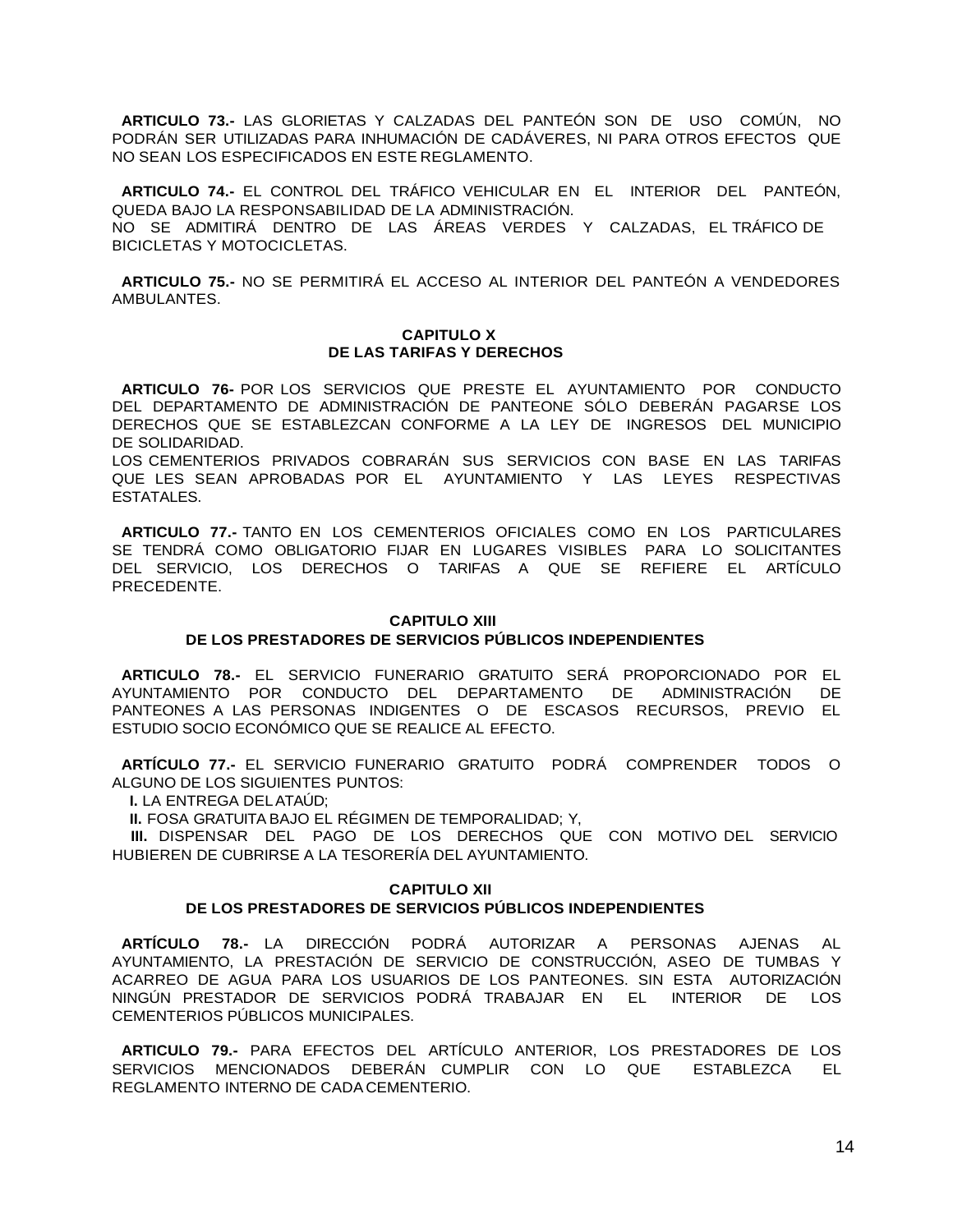**ARTICULO 80.-** LA VIOLACIÓN POR PARTE DE LOS SERVIDORES SEÑALADOS EN EL NUMERAL QUE ANTECEDE, DE LAS DISPOSICIONES DE LA LEY DE SALUD DEL ESTADO, EN MATERIA DE PANTEONES, DE LA LEY DE INGRESOS MUNICIPAL, DEL PRESENTE REGLAMENTO O DEL REGLAMENTO INTERIOR DEL CEMENTERIO QUE SE TRATE, SERÁ MOTIVO DE LA REVOCACIÓN DEFINITIVA DE LA AUTORIZACIÓN PARA LA PRESTACIÓN DE SUS SERVICIOS.

### **CAPITULO XIII DE LAS SANCIONES**

**ARTICULO 81.-** EL INCUMPLIMIENTO A LAS DISPOSICIONES DEL PRESENTE REGLAMENTOPOR PARTE DE LOS PANTEONES PÚBLICOS MUNICIPALES, SERÁN SANCIONADOS CONFORME A LO PREVISTO EN EL CAPÍTULO DE SANCIONES DE LA LEY ORGÁNICA MUNICIPAL DEL ESTADO.

**ARTICULO 82.-** LAS SANCIONES PECUNIARIAS NO EXIMEN A LOS INFRACTORES DE LA OBLIGACION DE PAGAR LOS DAÑOS Y PERJUICIOS QUE HUBIEREN OCASIONADO, NI LOS LIBERA DE OTRAS RESPONSABILIDADES EN QUE PUDIEREN HABER INCURRIDO Y EN SU CASO, SE IMPONDRÁN SIN PERJUICIO DE PROCEDER A LA REVOCACIÓN DE LOS PERMISOS AUTORIZADOS.

**ARTÍCULO 83.-** LAS VIOLACIONES A LAS DISPOSICIONES DE ESTE REGLAMENTO, EN LOS PANTEONES PARTICULARES SE SANCIONARÁN CON MULTA POR EL EQUIVALENTE DE CINCUENTA A QUINIENTAS VECES LA UNIDAD DE MEDIDA Y ACTUALIZACIÓN DIARIA, DE ACUERDO CON LA GRAVEDAD DE LA FALTA.

*Reformado en el Periódico Oficial del Estado* el 17 de febrero del año 2017.

**ARTÍCULO 84.-** EN CASO DE REINCIDENCIA DE LA VIOLACIÓN DE UNA MISMA DISPOSICIÓN, LA SANCIÓN PODRÁ AUMENTARSE HASTA EL DOBLE DE LA CANTIDAD IMPUESTA ORIGINALMENTE.

### **T R A N S I T O R I O S**

**PRIMERO.-** LAS CUESTIONES NO PREVISTAS EN EL PRESENTE REGLAMENTO, SERAN RESUELTAS POR EL AYUNTAMIENTO, A PROPUESTA DEL PRESIDENTE MUNICIPAL.

**SEGUNDO.-** SE ABROGA Y QUEDA SIN EFECTO Y VALIDEZ TODO ACUERDO, REGLAMENTO O DISPOSICIÓN MUNICIPAL QUE SE OPONGA AL PRESENTE ORDENAMIENTO, SUBSISTIENDO LOS QUE LO COMPLEMENTEN.

**TERCERO.-** EL PRESENTE REGLAMENTO ENTRARÁ EN VIGOR AL DÍA SIGUIENTE DE SU PUBLICACIÓN EN EL PERIÓDICO OFICIAL DEL GOBIERNO DEL ESTADO.

Publicado en el Periódico Oficial del Estado de Quintana Roo, el 17 de febrero del año 2017.

### **ARTÍCULOS TRANSITORIOS**

**PRIMERO.-** LA PRESENTE REFORMA ENTRARÁ EN VIGOR AL DÍA SIGUIENTE DE SU PUBLICACIÓN EN EL PERIÓDICO OFICIAL DEL ESTADO DE QUINTANA ROO.

**SEGUNDO.-** SE DEROGAN TODAS LAS DISPOSICIONES DE IGUAL O MENOR JERARQUÍA QUE SE OPONGAN AL PRESENTE ORDENAMIENTO.

**TERCERO.-** PUBLÍQUESE EL PRESENTE EN EL PERIÓDICO OFICIAL DEL ESTADO DE QUINTANA ROO.